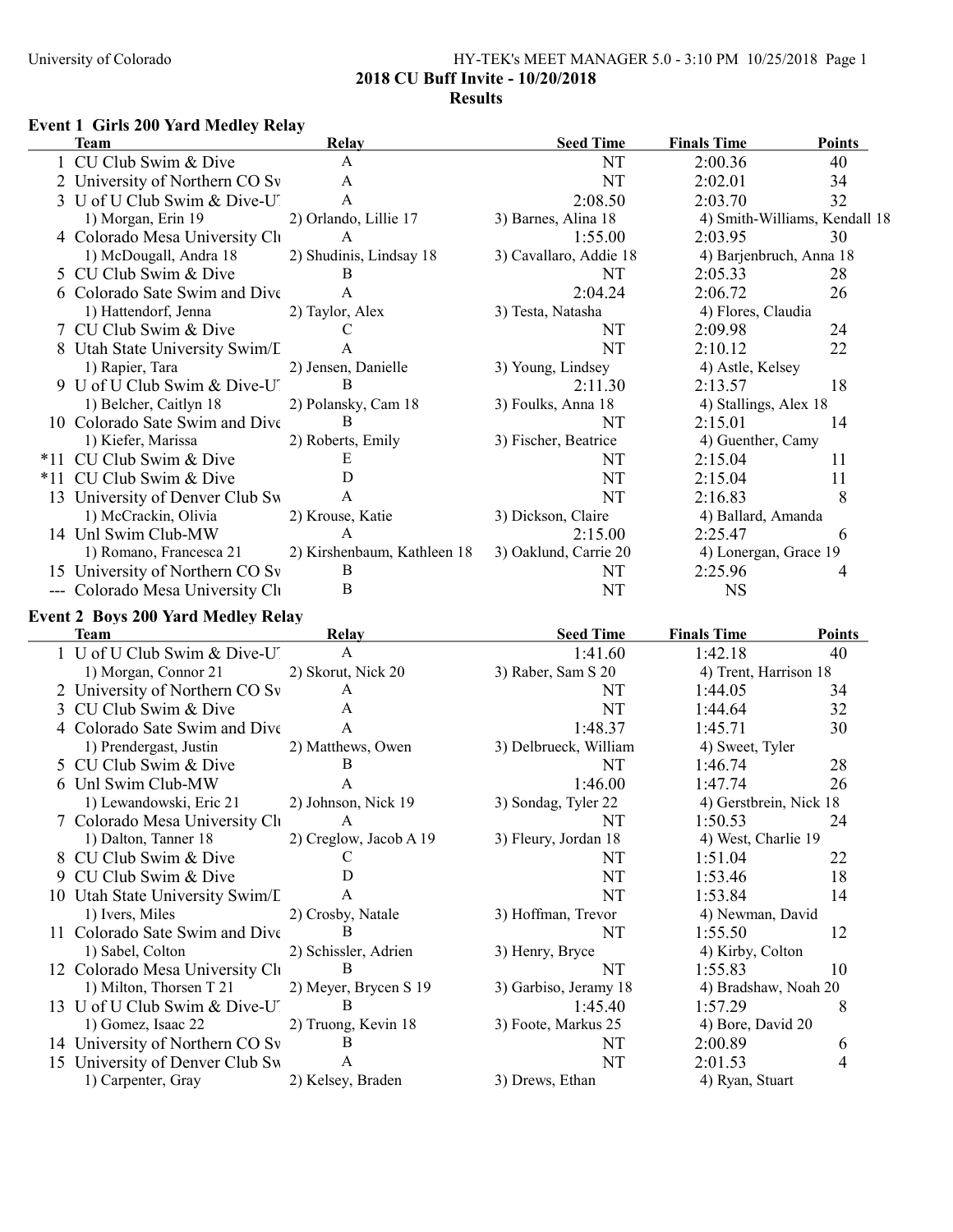## University of Colorado HY-TEK's MEET MANAGER 5.0 - 3:10 PM 10/25/2018 Page 2 2018 CU Buff Invite - 10/20/2018 Results

# Event 3 Girls 200 Yard Freestyle

|    | <b>Name</b>                            | Age Team                                  | <b>Seed Time</b>            | <b>Finals Time</b>            | <b>Points</b>            |
|----|----------------------------------------|-------------------------------------------|-----------------------------|-------------------------------|--------------------------|
|    | 1 Young, Lindsey                       | Utah State University Swim/Div-UT         | 2:01.85                     | 2:09.02                       | 20                       |
|    | Barnes, Alina                          | 18 U of U Club Swim & Dive-UT             | 2:04.00                     | 2:09.87                       | 17                       |
| 3  | Schultze, Izzy                         | CU Club Swim & Dive                       | 2:01.00                     | 2:10.02                       | 16                       |
|    | 4 Pantlin, Lara                        | Colorado Sate Swim and Dive-CO            | 2:10.08                     | 2:12.17                       | 15                       |
| 5  | McDougall, Andra                       | 18 Colorado Mesa University Club-CO       | NT                          | 2:14.24                       | 14                       |
|    | 6 Heistand, Erica                      | Colorado Sate Swim and Dive-CO            | <b>NT</b>                   | 2:17.04                       | 13                       |
|    | Dyer, Meg                              | Colorado Sate Swim and Dive-CO            | <b>NT</b>                   | 2:17.33                       | 12                       |
| 8  | Taylor, Alex                           | Colorado Sate Swim and Dive-CO            | NT                          | 2:20.55                       | 11                       |
| 9  | Smith-Williams, Kendall                | 18 U of U Club Swim & Dive-UT             | 2:17.00                     | 2:20.75                       | 9                        |
|    | 10 Garnier, Kathy                      | 58 US Masters Swimming                    | 2:20.00                     | 2:22.13                       | 7                        |
| 11 | Kalvelage, Taylor                      | CU Club Swim & Dive                       | 2:10.00                     | 2:23.07                       | 6                        |
|    | 12 Mortensen, Emily                    | Utah State University Swim/Div-UT         | 2:23.00                     | 2:24.64                       | 5                        |
|    | 13 Guthrie, Alex                       | CU Club Swim & Dive                       | 2:30.00                     | 2:25.54                       | $\overline{\mathcal{A}}$ |
|    | 14 Pomeroy, Emma                       | 19 Unl Swim Club-MW                       | 2:15.00                     | 2:25.55                       | $\mathfrak{Z}$           |
|    | 15 Flores, Claudia                     | Colorado Sate Swim and Dive-CO            | NT                          | 2:25.71                       | $\sqrt{2}$               |
|    | 16 Oldham, Anastasia                   | CU Club Swim & Dive                       | NT                          | 2:40.21                       | $\mathbf{1}$             |
|    | 17 Kuchar, Adriana                     | CU Club Swim & Dive                       | NT                          | 2:41.61                       |                          |
|    | 18 Kirshenbaum, Kathleen               | 18 Unl Swim Club-MW                       | 2:35.00                     | 2:47.91                       |                          |
|    | <b>Event 4 Boys 200 Yard Freestyle</b> |                                           |                             |                               |                          |
|    | Name                                   | Age Team                                  | <b>Seed Time</b>            | <b>Finals Time</b>            | <b>Points</b>            |
|    | Cohan, Tyler                           | CU Club Swim & Dive                       | 1:50.00                     | 1:49.49                       | 20                       |
|    | 2 Raber, Sam S                         | 20 U of U Club Swim & Dive-UT             | 1:52.09                     | 1:52.53                       | 17                       |
| 3  | Shobe, Austin                          | CU Club Swim & Dive                       | 1:53.00                     | 1:58.36                       | 16                       |
| 4  | Snyder, Kevin                          | 18 Unl Swim Club-MW                       | 2:00.00                     | 1:59.81                       | 15                       |
|    | 5 Drews, Ethan                         | University of Denver Club Swim            | NT                          | 2:00.00                       | 14                       |
|    | 6 Butters, Sean                        | CU Club Swim & Dive                       | 1:56.00                     | 2:03.58                       | 13                       |
|    | Batchelder, John                       | 37 US Masters Swimming                    | 2:01.66                     | 2:05.61                       | 12                       |
|    | 8 Foote, Markus                        | 25 U of U Club Swim & Dive-UT             | 2:10.00                     | 2:07.27                       | 11                       |
|    |                                        |                                           |                             |                               |                          |
|    | Event 5 Girls 200 Yard IM              |                                           |                             |                               |                          |
|    | <b>Name</b>                            | Age Team<br>17 U of U Club Swim & Dive-UT | <b>Seed Time</b><br>2:30.00 | <b>Finals Time</b><br>2:27.91 | <b>Points</b><br>20      |
|    | 1 Orlando, Lillie                      | CU Club Swim & Dive                       | NT                          | 2:39.53                       | 17                       |
|    | 2 Luthens, Amalia                      | 18 U of U Club Swim & Dive-UT             |                             |                               |                          |
| 3  | Barnes, Alina                          | 19 U of U Club Swim & Dive-UT             | 2:30.00                     | 2:40.06                       | 16                       |
|    | 4 Morgan, Erin                         | 18 Colorado Mesa University Club-CO       | 2:35.00                     | 2:40.12                       | 15                       |
|    | 5 Townsley, Sydney                     | 67 US Masters Swimming                    | 2:40.00                     | 2:49.95                       | 14                       |
|    | 6 Shaffer, Cynthia                     |                                           | 3:09.50                     | 3:08.08                       | 13                       |
|    | <b>Event 6 Boys 200 Yard IM</b>        |                                           |                             |                               |                          |
|    | Name                                   | Age Team                                  | <b>Seed Time</b>            | <b>Finals Time</b>            | Points                   |
|    | 1 Leigh, Nathan                        | University of Northern CO Swim-CO         | NT                          | 2:04.16                       | 20                       |
|    | 2 Kang, Eliot                          | 19 U of U Club Swim & Dive-UT             | 2:12.00                     | 2:08.43                       | 17                       |
| 3  | West, Charlie                          | 19 Colorado Mesa University Club-CO       | 2:10.00                     | 2:14.45                       | 16                       |
|    | 4 Lenneman, Matt                       | CU Club Swim & Dive                       | 2:03.00                     | 2:14.59                       | 15                       |
|    | 5 Webb, Braden                         | 18 Unl Swim Club-MW                       | 2:14.00                     | 2:19.17                       | 14                       |
| 6  | Thodey, Adam                           | 44 US Masters Swimming                    | 2:40.22                     | 2:25.19                       | 13                       |
|    | Ivers, Miles                           | Utah State University Swim/Div-UT         | 2:42.95                     | 2:34.42                       | 12                       |
| 8  | Miskie, Zack                           | 19 Colorado Mesa University Club-CO       | 2:45.00                     | 2:41.73                       | 11                       |
|    | --- Young, Severn                      | University of Northern CO Swim-CO         | NT                          | <b>NS</b>                     |                          |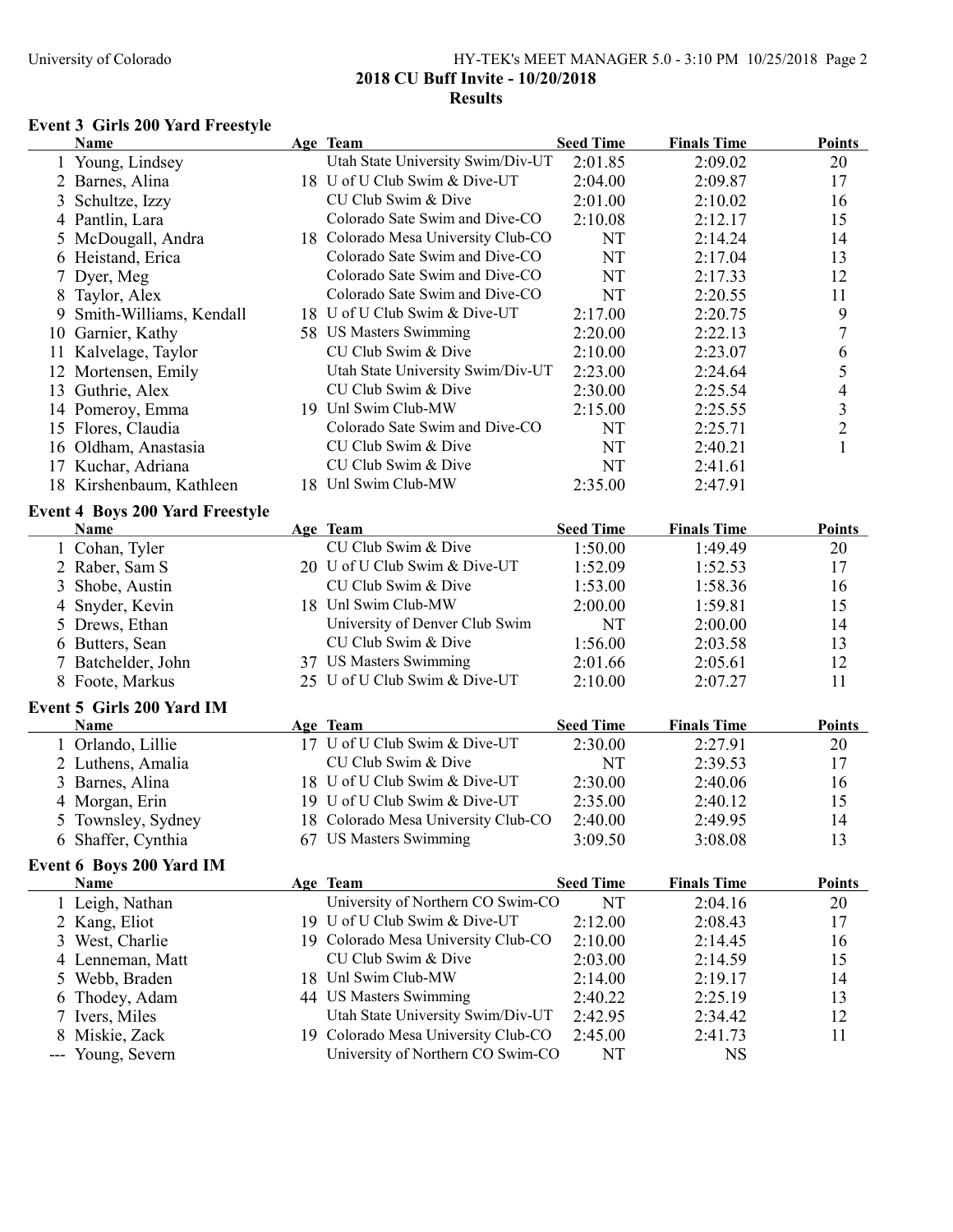## University of Colorado HY-TEK's MEET MANAGER 5.0 - 3:10 PM 10/25/2018 Page 3 2018 CU Buff Invite - 10/20/2018 Results

# Event 7 Girls 50 Yard Freestyle

|    | Name                 | Age Team                            | <b>Seed Time</b> | <b>Finals Time</b> | <b>Points</b>  |
|----|----------------------|-------------------------------------|------------------|--------------------|----------------|
|    | Sappey, Collette     | 53 US Masters Swimming              | 25.80            | 26.07              | 20             |
| 2  | Griffin, Aleah       | 18 U of U Club Swim & Dive-UT       | 26.00            | 26.67              | 17             |
| 3  | Coonts, Madison      | University of Northern CO Swim-CO   | 26.17            | 26.71              | 16             |
| 4  | Pantlin, Lara        | Colorado Sate Swim and Dive-CO      | 26.44            | 26.76              | 15             |
| 5  | Barjenbruch, Anna    | 18 Colorado Mesa University Club-CO | 24.50            | 26.79              | 14             |
|    | 6 Waterman, Hunter   | CU Club Swim & Dive                 | NT               | 26.95              | 13             |
|    | 7 Ballard, Amanda    | University of Denver Club Swim      | <b>NT</b>        | 27.91              | 12             |
|    | 8 Cavallaro, Addie   | 18 Colorado Mesa University Club-CO | 28.50            | 27.93              | 11             |
|    | 9 Eckstein, Madison  | CU Club Swim & Dive                 | NT               | 27.96              | 9              |
|    | 10 Schultze, Izzy    | CU Club Swim & Dive                 | <b>NT</b>        | 28.02              | 7              |
|    | 11 Feliciano, Hope   | 20 U of U Club Swim & Dive-UT       | 28.90            | 28.63              | 6              |
|    | 12 Mortensen, Emily  | Utah State University Swim/Div-UT   | 28.79            | 28.67              | 5              |
| 13 | Steckler, Ella       | CU Club Swim & Dive                 | NT               | 28.76              | 4              |
|    | 14 Tobey, Stacey     | 49 US Masters Swimming              | 28.90            | 28.80              | $\mathfrak{Z}$ |
|    | 15 Oaklund, Carrie   | 20 Unl Swim Club-MW                 | 27.50            | 28.81              | $\overline{c}$ |
|    | 16 Jackson, Allison  | CU Club Swim & Dive                 | NT               | 28.83              | $\mathbf{1}$   |
|    | *17 Buckley, Kate    | Utah State University Swim/Div-UT   | 28.55            | 28.97              |                |
|    | *17 Astle, Kelsey    | Utah State University Swim/Div-UT   | 27.54            | 28.97              |                |
|    | 19 Sanchez, Emily    | University of Northern CO Swim-CO   | <b>NT</b>        | 29.05              |                |
|    | 20 Hensley, Taryn    | 18 U of U Club Swim & Dive-UT       | 28.60            | 29.08              |                |
|    | 21 Oscar, Meagan     | CU Club Swim & Dive                 | NT               | 29.09              |                |
|    | 22 Greenhut, Izzy    | CU Club Swim & Dive                 | NT               | 29.10              |                |
|    | 23 Sappey, Emma      | CU Club Swim & Dive                 | NT               | 29.29              |                |
|    | *24 Garnier, Kathy   | 58 US Masters Swimming              | 28.00            | 29.31              |                |
|    | *24 Guenther, Camy   | Colorado Sate Swim and Dive-CO      | NT               | 29.31              |                |
|    | 26 Krouse, Katie     | University of Denver Club Swim      | NT               | 29.32              |                |
|    | 27 Goodman, Rose     | CU Club Swim & Dive                 | <b>NT</b>        | 29.45              |                |
|    | 28 Sheanin, Kami     | CU Club Swim & Dive                 | NT               | 29.65              |                |
|    | 29 Hannah, Sophie    | 18 U of U Club Swim & Dive-UT       | 28.50            | 29.81              |                |
|    | 30 Multer, Alexandra | CU Club Swim & Dive                 | 29.50            | 29.83              |                |
|    | 31 Rapier, Tara      | Utah State University Swim/Div-UT   | 29.71            | 29.99              |                |
|    | 32 Dickson, Claire   | University of Denver Club Swim      | <b>NT</b>        | 30.09              |                |
|    | 33 Campbell, Ellen   | 55 US Masters Swimming              | 30.00            | 30.10              |                |
|    | 34 Hill, Erica       | 19 U of U Club Swim & Dive-UT       | 29.00            | 30.58              |                |
|    | 35 Insalaco, Chloe   | CU Club Swim & Dive                 | NT               | 30.67              |                |
|    | 36 Mariucci, Taylor  | University of Northern CO Swim-CO   | 30.87            | 30.69              |                |
|    | 37 Kalvelage, Taylor | CU Club Swim & Dive                 | 29.00            | 30.80              |                |
|    | 38 Roberts, Emily    | Colorado Sate Swim and Dive-CO      | NT               | 30.93              |                |
|    | 39 Park, Bryanna     | 18 U of U Club Swim & Dive-UT       | 29.00            | 31.05              |                |
|    | 40 McGowan, Meghan   | CU Club Swim & Dive                 | 30.00            | 31.16              |                |
|    | 41 Miller, Sara      | 20 U of U Club Swim & Dive-UT       | 30.00            | 31.20              |                |
|    | 42 Heinig, Julie     | 19 U of U Club Swim & Dive-UT       | 30.10            | 31.22              |                |
| 43 | Stark, Makayla       | University of Northern CO Swim-CO   | 30.55            | 31.24              |                |
| 44 | Stallings, Alex      | 18 U of U Club Swim & Dive-UT       | 29.91            | 31.25              |                |
|    | 45 Jiner, Jenae      | University of Northern CO Swim-CO   | 30.78            | 31.44              |                |
|    | 46 Friedel, Madison  | CU Club Swim & Dive                 | NT               | 31.66              |                |
|    | 47 Jones, Olivia     | 18 Colorado Mesa University Club-CO | 34.50            | 31.69              |                |
|    | 48 Kemp, Kristin     | Colorado Sate Swim and Dive-CO      | 31.85            | 31.90              |                |
|    | 49 Ross, Melinda     | University of Northern CO Swim-CO   | 32.33            | 31.95              |                |
|    | 50 Romano, Francesca | 21 Unl Swim Club-MW                 | 32.00            | 32.19              |                |
|    | 51 Kuchar, Adriana   | CU Club Swim & Dive                 | NT               | 32.32              |                |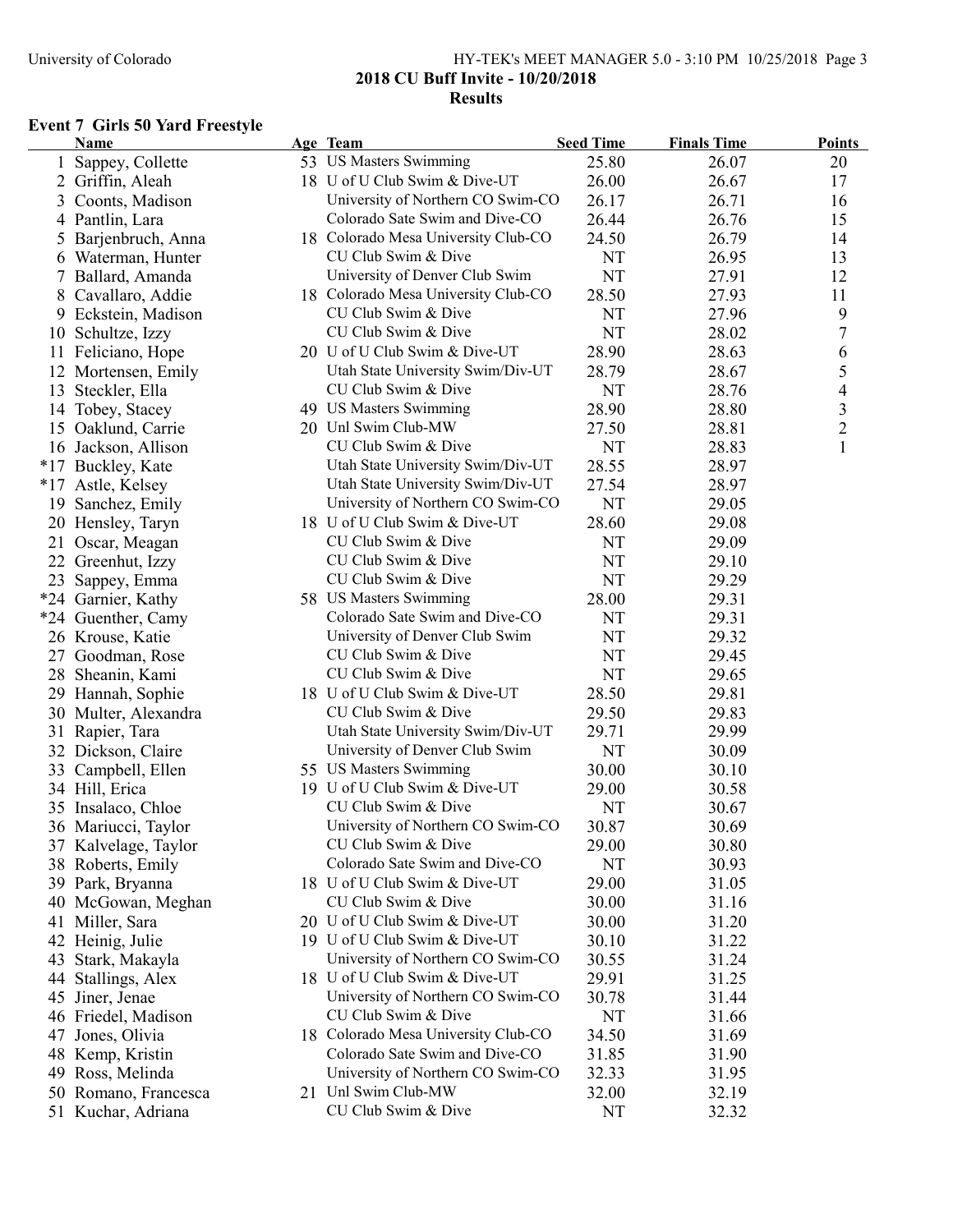## University of Colorado HY-TEK's MEET MANAGER 5.0 - 3:10 PM 10/25/2018 Page 4 2018 CU Buff Invite - 10/20/2018 Results

# (Event 7 Girls 50 Yard Freestyle)

|    | Name                                                 | Age Team                            | <b>Seed Time</b> | <b>Finals Time</b> | <b>Points</b>  |
|----|------------------------------------------------------|-------------------------------------|------------------|--------------------|----------------|
|    | 52 Bollig, Natalie                                   | University of Northern CO Swim-CO   | 33.30            | 32.59              |                |
|    | 53 Boland, Katie                                     | Colorado Sate Swim and Dive-CO      | NT               | 32.80              |                |
|    | 54 Barsick, Brianna                                  | University of Northern CO Swim-CO   | 33.61            | 33.48              |                |
|    | 55 Moreau, Audrey                                    | University of Northern CO Swim-CO   | 33.50            | 34.17              |                |
|    | 56 Kirshenbaum, Kathleen                             | 18 Unl Swim Club-MW                 | 31.00            | 35.14              |                |
|    | 57 Woloson, Isabelle                                 | University of Northern CO Swim-CO   | 54.61            | 59.78              |                |
|    | --- Line, Jessica                                    | University of Northern CO Swim-CO   | 31.78            | <b>NS</b>          |                |
|    | --- Kolodziej, Saffron                               | Colorado Sate Swim and Dive-CO      | NT               | <b>NS</b>          |                |
|    | --- Kiefer, Marissa                                  | Colorado Sate Swim and Dive-CO      | <b>NT</b>        | <b>NS</b>          |                |
|    | --- Heistand, Erica                                  | Colorado Sate Swim and Dive-CO      | 27.55            | <b>NS</b>          |                |
|    | --- Dillingham, Allie                                | 18 Unl Swim Club-MW                 | 26.00            | <b>NS</b>          |                |
|    |                                                      |                                     |                  |                    |                |
|    | <b>Event 8 Boys 50 Yard Freestyle</b><br><b>Name</b> | Age Team                            | <b>Seed Time</b> | <b>Finals Time</b> | <b>Points</b>  |
|    | 1 Garnier, Jeff                                      | 24 US Masters Swimming              | 21.50            | 21.20              | 20             |
|    | 2 Trent, Harrison                                    | 18 U of U Club Swim & Dive-UT       | 22.50            | 22.74              | 17             |
| 3  | Jang, Joseph                                         | CU Club Swim & Dive                 | 22.00            | 22.85              | 16             |
|    | Shupe, Elliot                                        | University of Northern CO Swim-CO   | 23.10            | 23.02              | 15             |
| 4  | Skorut, Nick                                         | 20 U of U Club Swim & Dive-UT       | 22.20            | 23.05              | 14             |
| 5  | 6 Stolz, Erik                                        | CU Club Swim & Dive                 | 23.00            | 23.28              |                |
|    |                                                      | 21 Unl Swim Club-MW                 | 23.00            | 23.46              | 13<br>12       |
|    | 7 Lewandowski, Eric                                  | CU Club Swim & Dive                 |                  |                    |                |
|    | 8 Kondratenko, Maxim                                 |                                     | 23.00            | 23.57              | 11             |
| 9  | Johnson, Nick                                        | 19 Unl Swim Club-MW                 | 23.00            | 23.73              | 9              |
|    | 10 Addadi, Mehdi                                     | 40 US Masters Swimming              | 22.50            | 23.74              | 7              |
|    | 11 Guthrie, Ben                                      | CU Club Swim & Dive                 | NT               | 23.95              | 6              |
| 12 | Sharp, Cort                                          | CU Club Swim & Dive                 | 25.12            | 24.03              | 5              |
|    | 13 Fleury, Jordan                                    | 18 Colorado Mesa University Club-CO | 24.50            | 24.13              | 4              |
|    | 14 Gerstbrein, Nick                                  | 18 Unl Swim Club-MW                 | 22.60            | 24.29              | 3              |
|    | 15 Eidem, Braden                                     | University of Northern CO Swim-CO   | NT               | 24.33              | $\overline{c}$ |
|    | 16 Sabel, Colton                                     | Colorado Sate Swim and Dive-CO      | 24.51            | 24.36              | $\mathbf{1}$   |
|    | 17 Wratney, Nathan                                   | CU Club Swim & Dive                 | 23.00            | 24.50              |                |
|    | 18 Lawson, Matthew                                   | CU Club Swim & Dive                 | 24.00            | 24.54              |                |
|    | 19 Snyder, Kevin                                     | 18 Unl Swim Club-MW                 | 23.90            | 24.67              |                |
|    | 20 Crosby, Natale                                    | Utah State University Swim/Div-UT   | 28.50            | 24.77              |                |
|    | 21 Bradshaw, Noah                                    | 20 Colorado Mesa University Club-CO | 23.75            | 24.78              |                |
|    | 22 Garbiso, Jeramy                                   | 18 Colorado Mesa University Club-CO | 24.50            | 25.00              |                |
|    | 23 Brown, Zach                                       | CU Club Swim & Dive                 | 24.64            | 25.05              |                |
|    | 24 Kirby, Colton                                     | Colorado Sate Swim and Dive-CO      | 25.81            | 25.10              |                |
|    | 25 Givens, Jared                                     | 21 Unl Swim Club-MW                 | 24.75            | 25.15              |                |
|    | 26 Creglow, Jacob A                                  | 19 Colorado Mesa University Club-CO | 23.50            | 25.21              |                |
|    | 27 Korman, Jules                                     | University of Denver Club Swim      | NT               | 25.23              |                |
|    | 28 Harris, Joseph                                    | University of Northern CO Swim-CO   | 24.83            | 25.25              |                |
|    | 29 Troxler, Alexander                                | CU Club Swim & Dive                 | 25.00            | 25.31              |                |
|    | 30 Glance, Chris                                     | 18 Colorado Mesa University Club-CO | 24.50            | 25.43              |                |
|    | 31 Huff, Alec                                        | Utah State University Swim/Div-UT   | 24.00            | 25.48              |                |
|    | 32 Henry, Bryce                                      | Colorado Sate Swim and Dive-CO      | 24.94            | 25.56              |                |
|    | 33 Dalton, Tanner                                    | 18 Colorado Mesa University Club-CO | 24.00            | 25.65              |                |
|    | 34 Abbas, Ali                                        | Colorado Sate Swim and Dive-CO      | NT               | 25.66              |                |
|    | *35 Brown, Quintin                                   | CU Club Swim & Dive                 | NT               | 25.80              |                |
|    | *35 Meyer, Brycen S                                  | 19 Colorado Mesa University Club-CO | 25.00            | 25.80              |                |
|    | 37 Neel, Andrew                                      | University of Denver Club Swim      | NT               | 25.98              |                |
|    | 38 Mcgonigle, Keegan                                 | 18 US Masters Swimming              | 25.00            | 26.10              |                |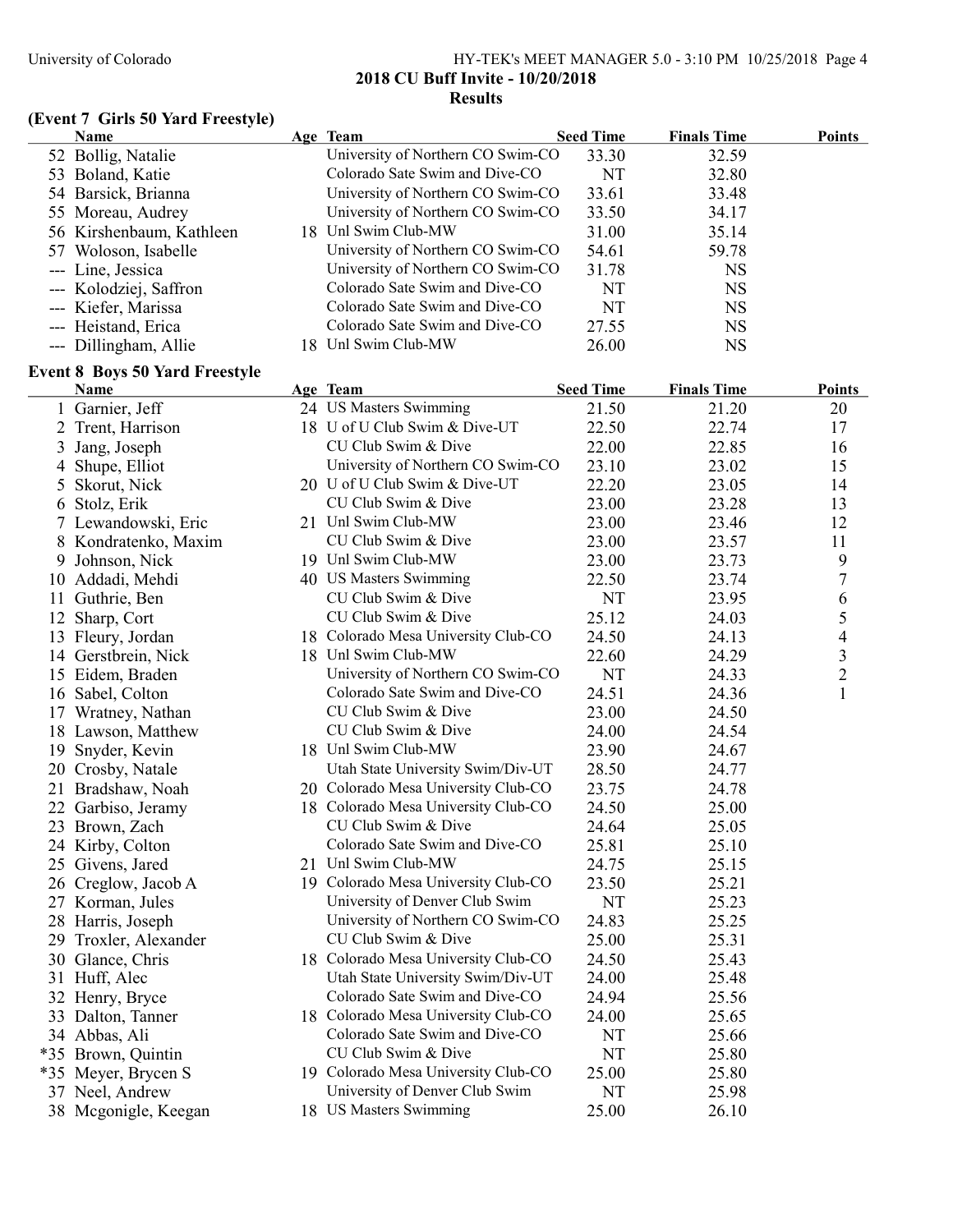#### University of Colorado HY-TEK's MEET MANAGER 5.0 - 3:10 PM 10/25/2018 Page 5 2018 CU Buff Invite - 10/20/2018 Results

# (Event 8 Boys 50 Yard Freestyle)

|    | <b>Name</b>                                             | Age Team                            | <b>Seed Time</b> | <b>Finals Time</b> | <b>Points</b>            |
|----|---------------------------------------------------------|-------------------------------------|------------------|--------------------|--------------------------|
|    | 39 Gomez, Isaac                                         | 22 U of U Club Swim & Dive-UT       | 26.00            | 26.21              |                          |
|    | 40 Jeseritz, Andrew                                     | CU Club Swim & Dive                 | 25.00            | 26.27              |                          |
|    | 41 Kelsey, Braden                                       | University of Denver Club Swim      | NT               | 26.29              |                          |
|    | 42 Schissler, Adrien                                    | Colorado Sate Swim and Dive-CO      | 27.42            | 27.53              |                          |
|    | 43 Muniz, Elan                                          | University of Northern CO Swim-CO   | NT               | 28.34              |                          |
|    | 44 Ryan, Stuart                                         | University of Denver Club Swim      | <b>NT</b>        | 28.46              |                          |
|    | 45 Iiams, JJ                                            | 20 Colorado Mesa University Club-CO | 29.00            | 29.71              |                          |
|    | --- Kortobi, Yusuf                                      | University of Northern CO Swim-CO   | 25.68            | DQ                 |                          |
|    | --- Morris, Joseph                                      | CU Club Swim & Dive                 | 24.00            | <b>NS</b>          |                          |
|    | --- Rowe, Joshua                                        | CU Club Swim & Dive                 | NT               | <b>NS</b>          |                          |
|    | <b>Event 9 Girls 100 Yard Butterfly</b>                 |                                     |                  |                    |                          |
|    | <b>Name</b>                                             | Age Team                            | <b>Seed Time</b> | <b>Finals Time</b> | <b>Points</b>            |
|    | 1 McHugh, Maggie                                        | CU Club Swim & Dive                 | 1:05.00          | 1:05.57            | 20                       |
|    | 2 Fischer, Beatrice                                     | Colorado Sate Swim and Dive-CO      | NT               | 1:08.00            | 17                       |
|    | 3 Testa, Natasha                                        | Colorado Sate Swim and Dive-CO      | 1:11.67          | 1:09.23            | 16                       |
|    | 4 Ulrich, Abby                                          | CU Club Swim & Dive                 | 1:05.20          | 1:10.27            | 15                       |
|    | 5 Foulks, Anna                                          | 18 U of U Club Swim & Dive-UT       | 1:10.00          | 1:15.60            | 14                       |
|    | 6 Mortensen, Emily                                      | Utah State University Swim/Div-UT   | 1:13.12          | 1:24.41            | 13                       |
|    | --- Toscano, Chloe                                      | 23 US Masters Swimming              | 1:20.00          | <b>NS</b>          |                          |
|    | <b>Event 10 Boys 100 Yard Butterfly</b>                 |                                     |                  |                    |                          |
|    | <b>Name</b>                                             | Age Team                            | <b>Seed Time</b> | <b>Finals Time</b> | <b>Points</b>            |
|    | 1 Newman, David                                         | Utah State University Swim/Div-UT   | 52.20            | 53.92              | 20                       |
|    | 2 Sweet, Tyler                                          | Colorado Sate Swim and Dive-CO      | NT               | 56.74              | 17                       |
|    | 3 Leigh, Nathan                                         | University of Northern CO Swim-CO   | <b>NT</b>        | 56.99              | 16                       |
|    | 4 Morris, Benjamin                                      | CU Club Swim & Dive                 | 1:00.00          | 58.20              | 15                       |
|    | 5 Henry, Bryce                                          | Colorado Sate Swim and Dive-CO      | 59.34            | 58.83              | 14                       |
|    | 6 Trent, Harrison                                       | 18 U of U Club Swim & Dive-UT       | 54.00            | 59.01              | 13                       |
|    | 7 Johnson, Connor                                       | University of Northern CO Swim-CO   | 57.22            | 59.05              | 12                       |
|    | 8 Nguyen, Austin                                        | CU Club Swim & Dive                 | 56.00            | 59.87              | 11                       |
|    | 9 Ruesta, Ivan                                          | 27 US Masters Swimming              | 1:05.00          | 1:06.35            | 9                        |
| 10 | Carpenter, Gray                                         | University of Denver Club Swim      | NT               | 1:07.93            | $\overline{7}$           |
| 11 | Thodey, Adam                                            | 44 US Masters Swimming              | 1:07.99          | 1:09.55            | 6                        |
|    | 12 Tang, Sam                                            | Colorado Sate Swim and Dive-CO      | 1:12.20          | 1:10.73            | 5                        |
|    |                                                         |                                     |                  |                    |                          |
|    | <b>Event 11 Girls 50 Yard Backstroke</b><br><b>Name</b> | Age Team                            | <b>Seed Time</b> | <b>Finals Time</b> | <b>Points</b>            |
|    | 1 McDougall, Andra                                      | 18 Colorado Mesa University Club-CO | 28.00            | 30.08              | 20                       |
|    | 2 Burks, Mary                                           | University of Northern CO Swim-CO   | NT               | 30.35              | 17                       |
|    | 3 Eckstein, Madison                                     | CU Club Swim & Dive                 | <b>NT</b>        | 32.00              | 16                       |
|    | 4 Rapier, Tara                                          | Utah State University Swim/Div-UT   | 33.13            | 32.61              | 15                       |
|    | 5 Hattendorf, Jenna                                     | Colorado Sate Swim and Dive-CO      | <b>NT</b>        | 32.67              | 14                       |
|    | 6 Astle, Kelsey                                         | Utah State University Swim/Div-UT   | 32.29            | 33.02              | 13                       |
|    | Belcher, Caitlyn                                        | 18 U of U Club Swim & Dive-UT       | 35.00            | 33.04              | 12                       |
| 8  | Greenhut, Izzy                                          | CU Club Swim & Dive                 | NT               | 33.12              | 11                       |
| 9  | Jackson, Allison                                        | CU Club Swim & Dive                 | NT               | 33.78              | 9                        |
| 10 | Miller, Sara                                            | 20 U of U Club Swim & Dive-UT       | 35.00            | 33.83              | $\overline{7}$           |
| 11 | McCrackin, Olivia                                       | University of Denver Club Swim      | NT               | 34.11              | 6                        |
| 12 | Sappey, Emma                                            | CU Club Swim & Dive                 | NT               | 34.19              | 5                        |
| 13 | Stallings, Alex                                         | 18 U of U Club Swim & Dive-UT       | 34.00            | 35.49              | $\overline{\mathcal{A}}$ |
| 14 | Stark, Makayla                                          | University of Northern CO Swim-CO   | 34.85            | 35.74              | 3                        |
|    |                                                         |                                     |                  |                    |                          |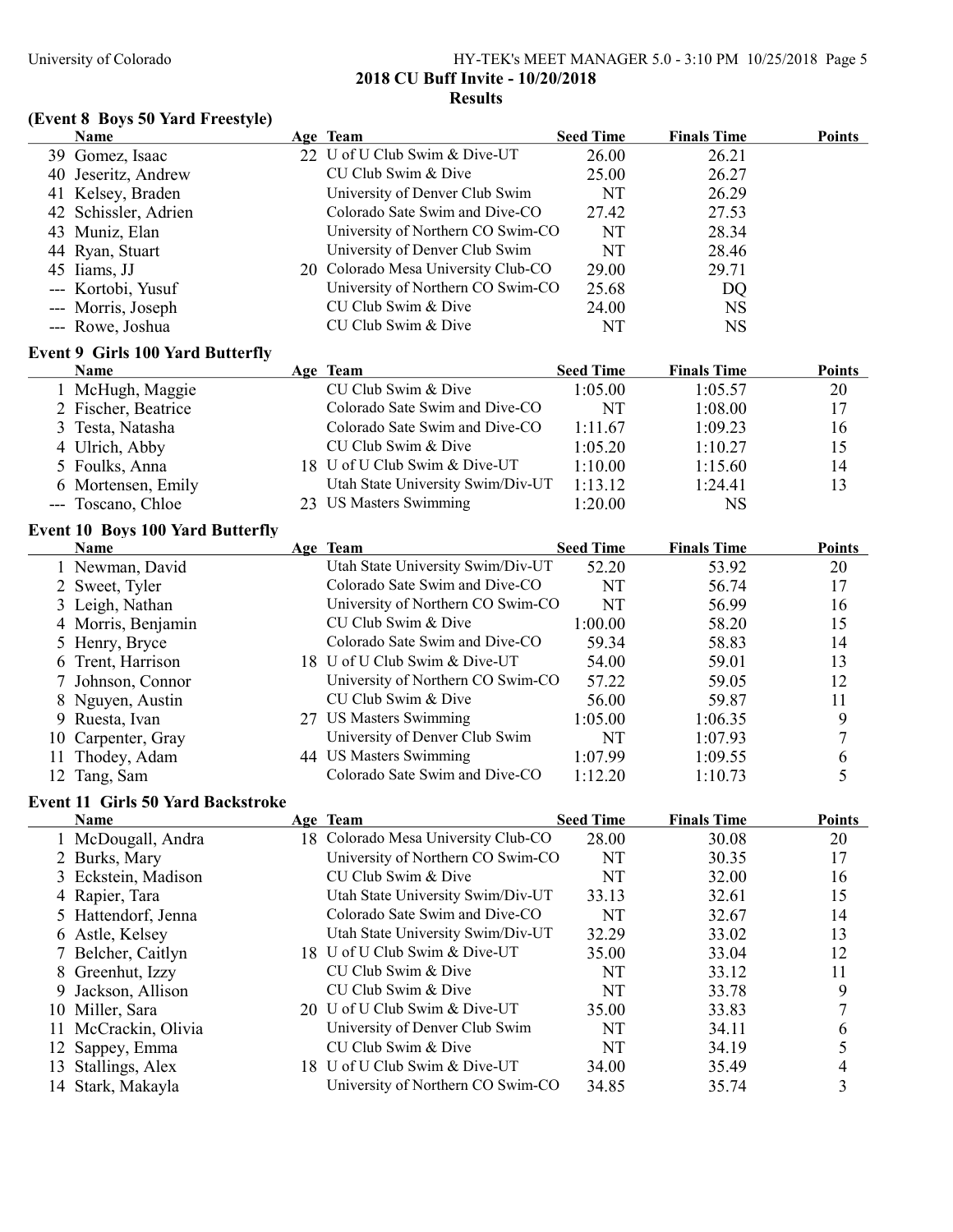#### University of Colorado HY-TEK's MEET MANAGER 5.0 - 3:10 PM 10/25/2018 Page 6 2018 CU Buff Invite - 10/20/2018 Results

# (Event 11 Girls 50 Yard Backstroke)

| <b>Name</b>            | Age Team                            | <b>Seed Time</b> | <b>Finals Time</b> | <b>Points</b> |
|------------------------|-------------------------------------|------------------|--------------------|---------------|
| 15 Redmond, Mason      | CU Club Swim & Dive                 | NT               | 36.18              | $\gamma$      |
| 16 Hill, Erica         | 19 U of U Club Swim & Dive-UT       | 35.00            | 36.68              |               |
| 17 Shaffer, Cynthia    | 67 US Masters Swimming              | 36.90            | 37.15              |               |
| 18 Mariucci, Taylor    | University of Northern CO Swim-CO   | 36.62            | 37.64              |               |
| 19 Kuchar, Adriana     | CU Club Swim & Dive                 | NT               | 39.87              |               |
| --- Sappey, Collette   | 53 US Masters Swimming              | 31.80            | <b>NS</b>          |               |
| --- Ivers, Katherine J | 21 Colorado Mesa University Club-CO | 33.00            | NS                 |               |
| --- Campbell, Ellen    | 55 US Masters Swimming              | 39.50            | NS                 |               |

# Event 12 Boys 50 Yard Backstroke

|     | Name                | Age Team                             | <b>Seed Time</b> | <b>Finals Time</b> | <b>Points</b>  |
|-----|---------------------|--------------------------------------|------------------|--------------------|----------------|
|     | 1 Skorut, Nick      | 20 U of U Club Swim & Dive-UT        | 24.10            | 25.43              | 20             |
|     | 2 Addadi, Mehdi     | 40 US Masters Swimming               | 25.20            | 26.09              | 17             |
|     | 3 Morgan, Connor    | 21 U of U Club Swim & Dive-UT        | 26.00            | 26.21              | 16             |
|     | 4 Daugherty, Eric   | CU Club Swim & Dive                  | NT               | 26.77              | 15             |
|     | 5 Chudacoff, Jalen  | CU Club Swim & Dive                  | 28.00            | 27.79              | 14             |
|     | 6 Huff, Alec        | Utah State University Swim/Div-UT    | 27.80            | 27.84              | 13             |
|     | 7 Christianson, Jon | 37 US Masters Swimming               | 26.18            | 27.88              | 12             |
|     | 8 Givens, Jared     | 21 Unl Swim Club-MW                  | 29.50            | 30.03              | 11             |
|     | 9 Miall, Merlin     | 40 US Masters Swimming               | 29.99            | 30.20              | 9              |
|     | 10 Sondag, Tyler    | 22 Unl Swim Club-MW                  | 29.50            | 30.35              |                |
| 11. | Tobey, John         | 47 US Masters Swimming               | 30.00            | 30.39              | 6              |
|     | 12 Hollin, Joshua   | 20 University of Northern CO Swim-CO | NT               | 30.63              |                |
| 13. | Hoffman, Trevor     | Utah State University Swim/Div-UT    | 29.00            | 30.77              | 4              |
| 14  | Brown, Quintin      | CU Club Swim & Dive                  | NT               | 30.93              | 3              |
| 15  | Ivers, Miles        | Utah State University Swim/Div-UT    | 35.00            | 31.54              | $\overline{2}$ |
|     | --- Morris, Joseph  | CU Club Swim & Dive                  | 28.00            | <b>NS</b>          |                |
|     | --- Rowe, Joshua    | CU Club Swim & Dive                  | NT               | <b>NS</b>          |                |

#### Event 13 Girls 100 Yard Freestyle

|    | Name                    |     | Age Team                          | <b>Seed Time</b> | <b>Finals Time</b> | <b>Points</b>  |
|----|-------------------------|-----|-----------------------------------|------------------|--------------------|----------------|
|    | 1 Pantlin, Lara         |     | Colorado Sate Swim and Dive-CO    | 57.35            | 57.57              | 20             |
|    | Griffin, Aleah          |     | 18 U of U Club Swim & Dive-UT     | 57.10            | 58.13              | 17             |
|    | 3 Barjenbruch, Anna     | 18. | Colorado Mesa University Club-CO  | 55.34            | 58.20              | 16             |
|    | 4 Coonts, Madison       |     | University of Northern CO Swim-CO | 58.11            | 58.26              | 15             |
|    | 5 Lewis, Alex           |     | CU Club Swim & Dive               | 58.00            | 58.86              | 14             |
|    | 6 Ballard, Amanda       |     | University of Denver Club Swim    | NT               | 1:01.28            | 13             |
|    | 7 Heistand, Erica       |     | Colorado Sate Swim and Dive-CO    | NT               | 1:01.51            | 12             |
|    | 8 Buckley, Kate         |     | Utah State University Swim/Div-UT | 1:01.90          | 1:02.08            | 11             |
| 9  | Smith-Williams, Kendall | 18. | U of U Club Swim & Dive-UT        | 1:00.00          | 1:02.54            | 9              |
| 10 | Sanchez, Emily          |     | University of Northern CO Swim-CO | 1:02.37          | 1:02.78            |                |
| 11 | Jensen, Danielle        |     | Utah State University Swim/Div-UT | 1:04.88          | 1:02.84            | 6              |
|    | 12 Krouse, Katie        |     | University of Denver Club Swim    | NT               | 1:02.94            | 5              |
| 13 | Goh, Bella              |     | 18 U of U Club Swim & Dive-UT     | 1:00.00          | 1:03.44            | 4              |
| 14 | Oaklund, Carrie         |     | 20 Unl Swim Club-MW               | 1:00.00          | 1:04.84            | 3              |
|    | 15 Feliciano, Hope      |     | 20 U of U Club Swim & Dive-UT     | 1:03.00          | 1:04.93            | $\overline{2}$ |
| 16 | Garnier, Kathy          |     | 58 US Masters Swimming            | 1:03.00          | 1:05.11            |                |
| 17 | Grout, Sarah            |     | CU Club Swim & Dive               | NT               | 1:05.92            |                |
|    | 18 Hannah, Sophie       |     | 18 U of U Club Swim & Dive-UT     | 1:01.00          | 1:06.08            |                |
| 19 | Foulks, Anna            | 18  | U of U Club Swim & Dive-UT        | 1:00.00          | 1:06.14            |                |
| 20 | Sheanin, Kami           |     | CU Club Swim & Dive               | NT               | 1:06.37            |                |
| 21 | Goodman, Rose           |     | CU Club Swim & Dive               | NT               | 1:06.47            |                |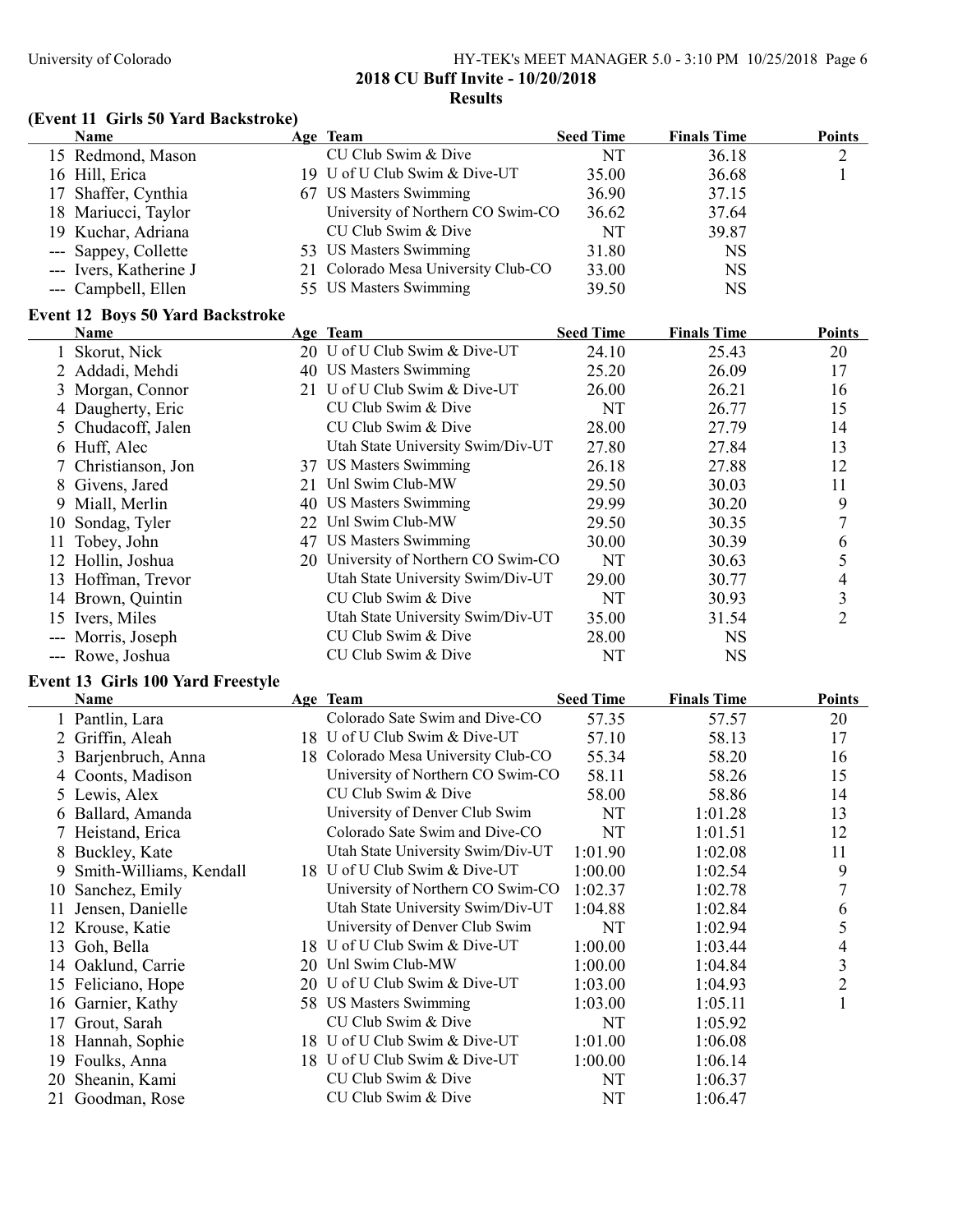## University of Colorado HY-TEK's MEET MANAGER 5.0 - 3:10 PM 10/25/2018 Page 7 2018 CU Buff Invite - 10/20/2018 Results

# (Event 13 Girls 100 Yard Freestyle)

|    | <b>Name</b>                             | Age Team                            | <b>Seed Time</b> | <b>Finals Time</b> | <b>Points</b>  |
|----|-----------------------------------------|-------------------------------------|------------------|--------------------|----------------|
|    | 22 Dickson, Claire                      | University of Denver Club Swim      | NT               | 1:06.54            |                |
|    | 23 Roberts, Emily                       | Colorado Sate Swim and Dive-CO      | 1:08.02          | 1:06.67            |                |
|    | 24 Foust, Lindsey                       | CU Club Swim & Dive                 | NT               | 1:07.29            |                |
|    | 25 Pomeroy, Emma                        | 19 Unl Swim Club-MW                 | 1:03.00          | 1:07.98            |                |
|    | 26 Oscar, Meagan                        | CU Club Swim & Dive                 | NT               | 1:08.26            |                |
|    | 27 Insalaco, Chloe                      | CU Club Swim & Dive                 | 1:11.00          | 1:08.70            |                |
| 28 | Townsley, Sydney                        | 18 Colorado Mesa University Club-CO | 1:05.00          | 1:08.86            |                |
|    | 29 Jiner, Jenae                         | University of Northern CO Swim-CO   | 1:08.94          | 1:09.25            |                |
|    | 30 Heinig, Julie                        | 19 U of U Club Swim & Dive-UT       | 1:10.00          | 1:09.31            |                |
|    | 31 Park, Bryanna                        | 18 U of U Club Swim & Dive-UT       | 1:04.00          | 1:09.32            |                |
|    | 32 Kemp, Kristin                        | Colorado Sate Swim and Dive-CO      | 1:09.92          | 1:10.69            |                |
|    | 33 Bollig, Natalie                      | University of Northern CO Swim-CO   | 1:18.62          | 1:13.43            |                |
|    | 34 Barsick, Brianna                     | University of Northern CO Swim-CO   | 1:16.66          | 1:15.28            |                |
|    | 35 Ross, Melinda                        | University of Northern CO Swim-CO   | 1:16.94          | 1:15.94            |                |
|    | 36 Moreau, Audrey                       | University of Northern CO Swim-CO   | 1:16.55          | 1:16.20            |                |
|    | --- Dillingham, Allie                   | 18 Unl Swim Club-MW                 | 57.00            | <b>NS</b>          |                |
|    | --- Kiefer, Marissa                     | Colorado Sate Swim and Dive-CO      | NT               | <b>NS</b>          |                |
|    | --- Toscano, Chloe                      | 23 US Masters Swimming              | 1:05.00          | <b>NS</b>          |                |
|    | --- Main, Ayla                          | CU Club Swim & Dive                 | NT               | <b>NS</b>          |                |
|    | --- Kolodziej, Saffron                  | Colorado Sate Swim and Dive-CO      | 1:04.94          | <b>NS</b>          |                |
|    | <b>Event 14 Boys 100 Yard Freestyle</b> |                                     |                  |                    |                |
|    | Name                                    | Age Team                            | <b>Seed Time</b> | <b>Finals Time</b> | <b>Points</b>  |
|    | 1 Garnier, Jeff                         | 24 US Masters Swimming              | 47.00            | 46.65              | 20             |
|    | 2 Cohan, Tyler                          | CU Club Swim & Dive                 | 49.00            | 49.40              | 17             |
| 3  | Jang, Joseph                            | CU Club Swim & Dive                 | 49.00            | 50.17              | 16             |
|    | 4 Trent, Harrison                       | 18 U of U Club Swim & Dive-UT       | 51.00            | 50.97              | 15             |
|    | 5 Kang, Eliot                           | 19 U of U Club Swim & Dive-UT       | 52.00            | 51.35              | 14             |
| 6  | Stolz, Erik                             | CU Club Swim & Dive                 | 53.00            | 52.97              | 13             |
|    | Sharp, Cort                             | CU Club Swim & Dive                 | 1:10.34          | 53.23              | 12             |
|    | 8 Chudacoff, Jalen                      | CU Club Swim & Dive                 | 54.00            | 53.42              | 11             |
|    | 9 Wilson, Kieran                        | CU Club Swim & Dive                 | 55.00            | 53.44              | 9              |
|    | 10 Garbiso, Jeramy                      | 18 Colorado Mesa University Club-CO | 55.00            | 53.60              | 7              |
|    | 11 Crosby, Natale                       | Utah State University Swim/Div-UT   | 58.50            | 53.83              | 6              |
|    | *12 Sabel, Colton                       | Colorado Sate Swim and Dive-CO      | 54.22            | 54.06              | 4.50           |
|    | *12 Lenneman, Matt                      | CU Club Swim & Dive                 | 53.00            | 54.06              | 4.50           |
|    | 14 Lawson, Matthew                      | CU Club Swim & Dive                 | 53.00            | 54.41              | $\mathfrak{Z}$ |
|    | 15 Shobe, Austin                        | CU Club Swim & Dive                 | 52.80            | 54.48              | $\overline{2}$ |
|    | *16 Butters, Sean                       | CU Club Swim & Dive                 | 53.00            | 54.67              | .50            |
|    | *16 Webb, Braden                        | 18 Unl Swim Club-MW                 | 53.50            | 54.67              | .50            |
|    | 18 Milton, Thorsen T                    | 21 Colorado Mesa University Club-CO | 52.75            | 54.68              |                |
|    | 19 Wratney, Nathan                      | CU Club Swim & Dive                 | 50.00            | 54.77              |                |
|    | 20 Harris, Joseph                       | University of Northern CO Swim-CO   | 56.32            | 55.00              |                |
|    | 21 Eidem, Braden                        | University of Northern CO Swim-CO   | 55.40            | 55.22              |                |
|    | 22 Maclean, Scott                       | Colorado Sate Swim and Dive-CO      | NT               | 55.27              |                |
|    | 23 West, Charlie                        | 19 Colorado Mesa University Club-CO | 51.00            | 55.31              |                |
|    | 24 Nguyen, Austin                       | CU Club Swim & Dive                 | 52.00            | 55.45              |                |
|    | 25 Fleury, Jordan                       | 18 Colorado Mesa University Club-CO | 55.00            | 55.82              |                |
|    | 26 Lewandowski, Eric                    | 21 Unl Swim Club-MW                 | 51.00            | 55.86              |                |
|    | 27 Kirby, Colton                        | Colorado Sate Swim and Dive-CO      | 58.42            | 56.13              |                |
|    | 28 Glance, Chris                        | 18 Colorado Mesa University Club-CO | 53.00            | 56.32              |                |
|    | 29 Bradshaw, Noah                       | 20 Colorado Mesa University Club-CO | 54.00            | 56.64              |                |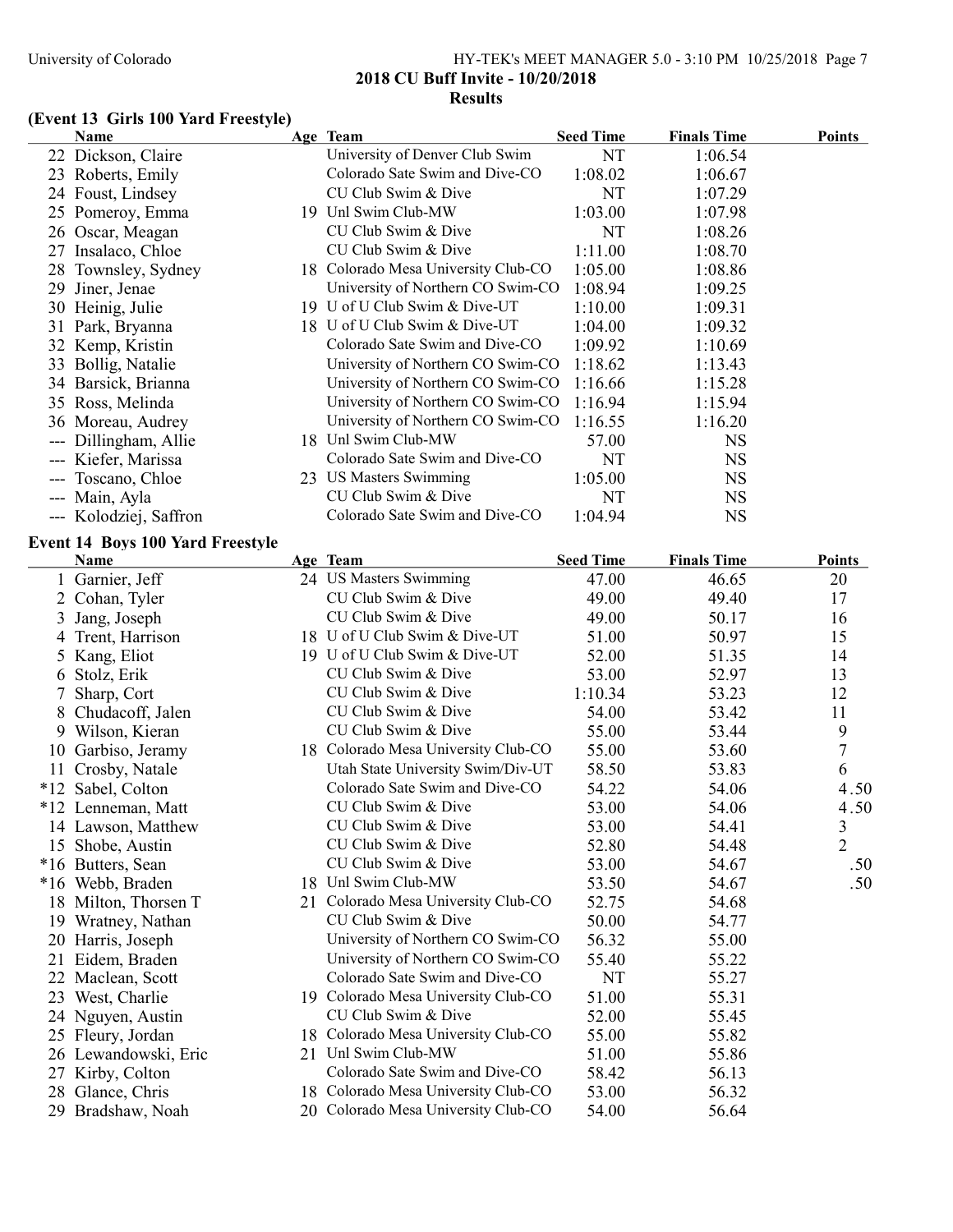#### University of Colorado HY-TEK's MEET MANAGER 5.0 - 3:10 PM 10/25/2018 Page 8 2018 CU Buff Invite - 10/20/2018 Results

#### (Event 14 Boys 100 Yard Freestyle)

|     | <b>Name</b>             |    | Age Team                            | <b>Seed Time</b> | <b>Finals Time</b> | <b>Points</b> |
|-----|-------------------------|----|-------------------------------------|------------------|--------------------|---------------|
|     | 30 Korman, Jules        |    | University of Denver Club Swim      | NT               | 56.78              |               |
|     | 31 Dalton, Tanner       |    | 18 Colorado Mesa University Club-CO | 53.00            | 57.10              |               |
|     | 32 Ronco, Will          |    | 40 US Masters Swimming              | 59.00            | 57.56              |               |
|     | 33 Guthrie, Ben         |    | CU Club Swim & Dive                 | NT               | 58.17              |               |
|     | Abbas, Ali<br>34        |    | Colorado Sate Swim and Dive-CO      | NT               | 58.91              |               |
|     | Gomez, Isaac<br>35      |    | 22 U of U Club Swim & Dive-UT       | 1:00.00          | 59.25              |               |
|     | 36 Kortobi, Yusuf       |    | University of Northern CO Swim-CO   | 1:00.35          | 59.48              |               |
|     | 37 Miskie, Zack         |    | 19 Colorado Mesa University Club-CO | 58.50            | 1:00.21            |               |
|     | 38 Kelsey, Braden       |    | University of Denver Club Swim      | NT               | 1:00.36            |               |
| 39  | Truong, Kevin           | 18 | U of U Club Swim & Dive-UT          | 1:09.00          | 1:00.41            |               |
|     | Mcgonigle, Keegan<br>40 | 18 | <b>US Masters Swimming</b>          | 58.01            | 1:00.59            |               |
| 41  | Thodey, Adam            | 44 | US Masters Swimming                 | 1:03.57          | 1:00.92            |               |
|     | 42<br>Ruesta, Ivan      | 27 | <b>US Masters Swimming</b>          | 1:00.00          | 1:02.42            |               |
| 43  | Tang, Sam               |    | Colorado Sate Swim and Dive-CO      | NT               | 1:03.71            |               |
|     | Muniz, Elan<br>44       |    | University of Northern CO Swim-CO   | 1:02.04          | 1:05.28            |               |
|     | 45 Ryan, Stuart         |    | University of Denver Club Swim      | NT               | 1:05.63            |               |
|     | 46 Visser, Kendell      |    | 21 Colorado Mesa University Club-CO | 1:15.00          | 1:06.58            |               |
|     | Ontiveros, Adam         |    | University of Northern CO Swim-CO   | 57.41            | DQ                 |               |
|     | Creglow, Jacob A        |    | 19 Colorado Mesa University Club-CO | 51.50            | <b>NS</b>          |               |
|     | --- Hollin, Joshua      | 20 | University of Northern CO Swim-CO   | 59.08            | <b>NS</b>          |               |
|     | --- Gerstbrein, Nick    | 18 | Unl Swim Club-MW                    | 50.80            | <b>NS</b>          |               |
|     | --- Young, Severn       |    | University of Northern CO Swim-CO   | NT               | <b>NS</b>          |               |
|     | --- Hoffman, Trevor     |    | Utah State University Swim/Div-UT   | NT               | <b>NS</b>          |               |
| --- | Morris, Joseph          |    | CU Club Swim & Dive                 | 54.00            | <b>NS</b>          |               |
|     | --- Givens, Jared       | 21 | Unl Swim Club-MW                    | 56.00            | <b>NS</b>          |               |
|     |                         |    |                                     |                  |                    |               |

# Event 15 Girls 50 Yard Breaststroke

|               | Name              | Age Team                          | <b>Seed Time</b> | <b>Finals Time</b> | <b>Points</b>  |
|---------------|-------------------|-----------------------------------|------------------|--------------------|----------------|
|               | Orlando, Lillie   | 17 U of U Club Swim & Dive-UT     | 34.00            | 33.97              | 20             |
|               | Majeticova, Lucie | CU Club Swim & Dive               | 37.00            | 34.17              | 17             |
| 3             | Itow, Mika        | University of Northern CO Swim-CO | 35.26            | 35.67              | 16             |
|               | Burrow, Christie  | CU Club Swim & Dive               | NT               | 36.20              | 15             |
| $\mathcal{D}$ | Majeticova, Iva   | CU Club Swim & Dive               | 38.00            | 36.40              | 14             |
| $\mathfrak b$ | Burks, Mary       | University of Northern CO Swim-CO | NT               | 36.83              | 13             |
|               | 7 Tobey, Stacey   | 49 US Masters Swimming            | 37.00            | 36.97              | 12             |
| 8             | Jensen, Danielle  | Utah State University Swim/Div-UT | 37.21            | 37.53              | 11             |
| 9             | Morgan, Erin      | 19 U of U Club Swim & Dive-UT     | 37.00            | 38.01              | 9              |
| 10            | Sappey, Emma      | CU Club Swim & Dive               | NT               | 38.06              | 7              |
| 11            | Steckler, Ella    | CU Club Swim & Dive               | NT               | 38.57              | 6              |
| 12            | McCrackin, Olivia | University of Denver Club Swim    | NT               | 38.88              | 5              |
| 13            | Polansky, Cam     | 18 U of U Club Swim & Dive-UT     | 40.00            | 38.95              | 4              |
|               | 14 Testa, Natasha | Colorado Sate Swim and Dive-CO    | NT               | 39.40              | 3              |
| 15            | Friedel, Madison  | CU Club Swim & Dive               | NT               | 40.87              | $\overline{c}$ |
| 16            | McGowan, Meghan   | CU Club Swim & Dive               | 39.00            | 42.22              | $\mathbf{1}$   |
| 17            | Hannah, Sophie    | 18 U of U Club Swim & Dive-UT     | 43.00            | 42.40              |                |
| 18            | Lonergan, Grace   | 19 Unl Swim Club-MW               | 43.61            | 43.15              |                |
| 19            | Boland, Katie     | Colorado Sate Swim and Dive-CO    | NT               | 45.02              |                |
| 20            | Bollig, Natalie   | University of Northern CO Swim-CO | <b>NT</b>        | 50.02              |                |
| 21            | Woloson, Isabelle | University of Northern CO Swim-CO | 1:13.13          | 1:14.46            |                |
| ---           | Campbell, Ellen   | 55 US Masters Swimming            | 40.30            | DQ                 |                |
|               | --- Hill, Erica   | 19 U of U Club Swim & Dive-UT     | 45.00            | NS                 |                |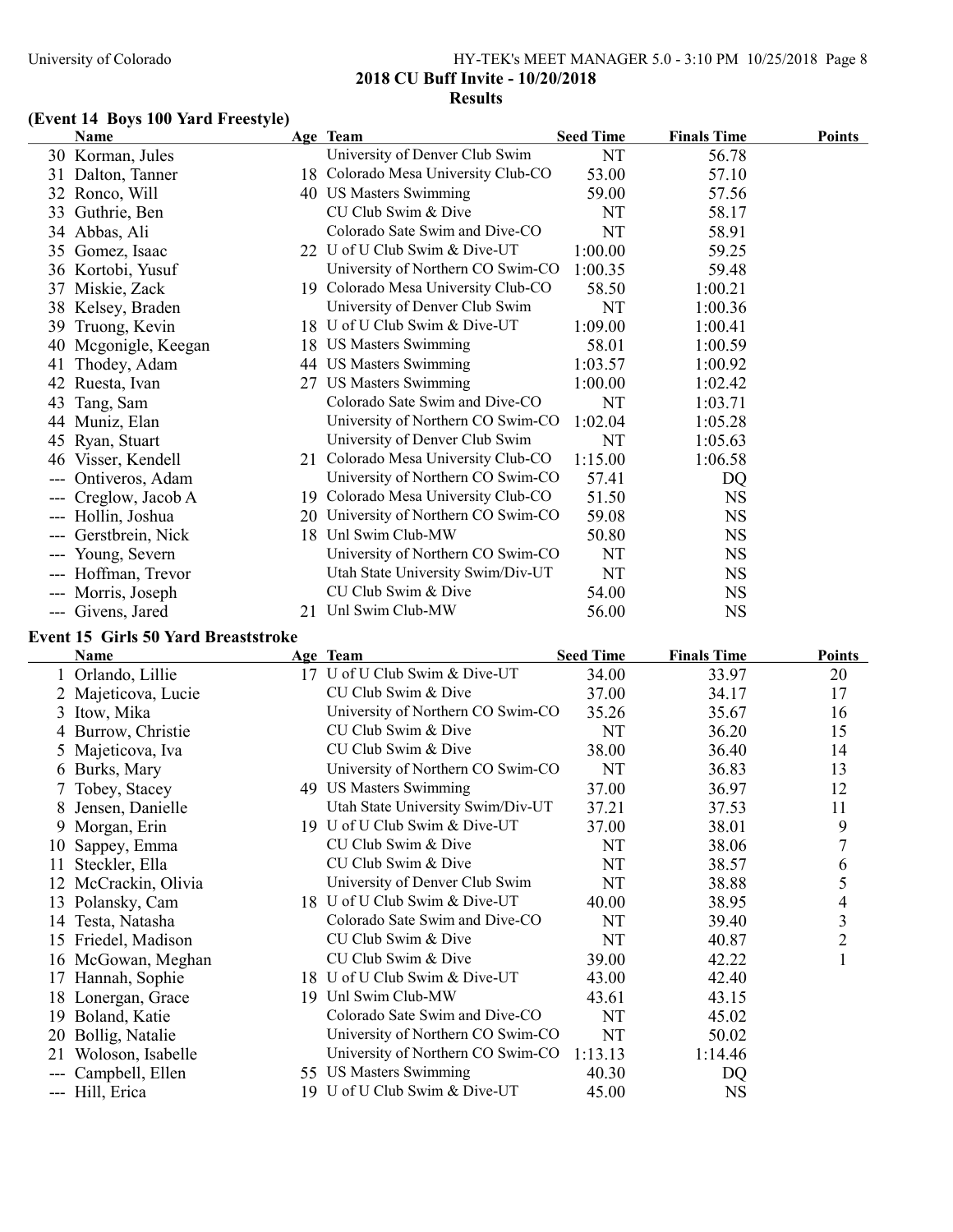## University of Colorado HY-TEK's MEET MANAGER 5.0 - 3:10 PM 10/25/2018 Page 9 2018 CU Buff Invite - 10/20/2018 Results

# Event 16 Boys 50 Yard Breaststroke

|             | Name                                     | Age Team                                             | <b>Seed Time</b> | <b>Finals Time</b> | <b>Points</b>  |
|-------------|------------------------------------------|------------------------------------------------------|------------------|--------------------|----------------|
|             | 1 Newman, David                          | Utah State University Swim/Div-UT                    | 28.80            | 28.70              | 20             |
|             | 2 Matthews, Owen                         | Colorado Sate Swim and Dive-CO                       | NT               | 28.73              | 17             |
| 3           | Shupe, Elliot                            | University of Northern CO Swim-CO                    | <b>NT</b>        | 29.15              | 16             |
|             | Leigh, Nathan                            | University of Northern CO Swim-CO                    | <b>NT</b>        | 29.43              | 15             |
| 5           | Johnson, Nick                            | 19 Unl Swim Club-MW                                  | 29.00            | 29.77              | 14             |
| 6           | Skorut, Nick                             | 20 U of U Club Swim & Dive-UT                        | 29.20            | 29.92              | 13             |
|             | Troxler, Alexander                       | CU Club Swim & Dive                                  | 30.00            | 30.56              | 12             |
| 8           | Crosby, Natale                           | Utah State University Swim/Div-UT                    | 34.50            | 30.96              | 11             |
| 9           | Truong, Kevin                            | 18 U of U Club Swim & Dive-UT                        | 31.00            | 32.27              | 9              |
| 10          | Sondag, Tyler                            | 22 Unl Swim Club-MW                                  | 30.50            | 32.94              | 7              |
| 11          | Sharp, Cort                              | CU Club Swim & Dive                                  | 35.56            | 33.12              | 6              |
|             | 12 Jeseritz, Andrew                      | CU Club Swim & Dive                                  | 32.00            | 33.27              | 5              |
|             | 13 Neel, Andrew                          | University of Denver Club Swim                       | <b>NT</b>        | 34.24              | 4              |
|             | 14 Meyer, Brycen S                       | 19 Colorado Mesa University Club-CO                  | 33.00            | 34.26              | 3              |
|             | 15 Visser, Kendell                       | 21 Colorado Mesa University Club-CO                  | 50.00            | 41.75              | $\overline{2}$ |
|             | <b>Event 17 Girls 500 Yard Freestyle</b> |                                                      |                  |                    |                |
|             | Name                                     | Age Team                                             | <b>Seed Time</b> | <b>Finals Time</b> | <b>Points</b>  |
|             | 1 Young, Lindsey                         | Utah State University Swim/Div-UT                    | 5:21.74          | 5:47.83            | 20             |
|             | 2 Barnes, Alina                          | 18 U of U Club Swim & Dive-UT                        | 5:40.00          | 5:49.59            | 17             |
|             | 3 Ulrich, Abby                           | CU Club Swim & Dive                                  | 6:00.00          | 6:16.87            | 16             |
|             | 4 Belcher, Caitlyn                       | 18 U of U Club Swim & Dive-UT                        | 5:45.00          | 6:19.26            | 15             |
|             | 5 Oldham, Anastasia                      | CU Club Swim & Dive                                  | NT               | 7:14.91            | 14             |
|             | 6 Kirshenbaum, Kathleen                  | 18 Unl Swim Club-MW                                  | 6:59.00          | 7:41.50            | 13             |
|             |                                          |                                                      |                  |                    |                |
|             | <b>Event 18 Boys 500 Yard Freestyle</b>  |                                                      |                  |                    |                |
|             |                                          |                                                      |                  |                    |                |
|             | Name                                     | Age Team                                             | <b>Seed Time</b> | <b>Finals Time</b> | <b>Points</b>  |
|             | 1 Drews, Ethan                           | University of Denver Club Swim                       | NT               | 5:23.05            | 20             |
|             | 2 West, Charlie                          | 19 Colorado Mesa University Club-CO                  | 5:05.00          | 5:26.66            | 17             |
|             | 3 Ronco, Will                            | 40 US Masters Swimming                               | 5:45.00          | 5:40.39            | 16             |
|             | 4 Hoffman, Trevor                        | Utah State University Swim/Div-UT                    | 5:25.00          | 5:46.01            | 15             |
| $5^{\circ}$ | Snyder, Kevin                            | 18 Unl Swim Club-MW                                  | 6:00.00          | 5:54.21            | 14             |
|             | 6 Prendergast, Justin                    | Colorado Sate Swim and Dive-CO                       | NT               | 6:00.98            | 13             |
|             | 7 Batchelder, John                       | 37 US Masters Swimming                               | 5:23.12          | 6:06.42            | 12             |
|             | 8 Hollin, Joshua                         | 20 University of Northern CO Swim-CO                 | NT               | 6:13.01            | 11             |
|             | 9 Ontiveros, Adam                        | University of Northern CO Swim-CO                    | NT               | 6:23.61            | 9              |
|             | 10 Schissler, Adrien                     | Colorado Sate Swim and Dive-CO                       | 6:38.58          | 6:31.80            | $\overline{7}$ |
|             | --- Kortobi, Yusuf                       | University of Northern CO Swim-CO 7:20.69            |                  | <b>NS</b>          |                |
|             | <b>Event 19 Girls 50 Yard Butterfly</b>  |                                                      |                  |                    |                |
|             | Name                                     | Age Team                                             | <b>Seed Time</b> | <b>Finals Time</b> | <b>Points</b>  |
|             | 1 McHugh, Maggie                         | CU Club Swim & Dive                                  | NT               | 29.56              | 20             |
|             | 2 Testa, Natasha                         | Colorado Sate Swim and Dive-CO                       | 29.66            | 29.75              | 17             |
|             | 3 Fischer, Beatrice                      | Colorado Sate Swim and Dive-CO                       | 30.78            | 30.19              | 16             |
|             | 4 Weygandt, Jennifer                     | CU Club Swim & Dive                                  | NT               | 30.43              | 15             |
|             | 5 Eckstein, Madison                      | CU Club Swim & Dive                                  | NT               | 30.73              | 14             |
|             | 6 Flores, Claudia                        | Colorado Sate Swim and Dive-CO                       | <b>NT</b>        | 30.84              | 13             |
|             | 7 Urban, Rebekah                         | University of Northern CO Swim-CO                    | 31.69            | 31.18              | 12             |
|             | 8 Mortensen, Emily                       | Utah State University Swim/Div-UT                    | 31.12            | 31.35              | 11             |
|             | 9 Burrow, Christie                       | CU Club Swim & Dive                                  | <b>NT</b>        | 31.41              | 9              |
|             | 10 Ulrich, Abby                          | CU Club Swim & Dive<br>18 U of U Club Swim & Dive-UT | 28.00            | 31.48              | 7<br>6         |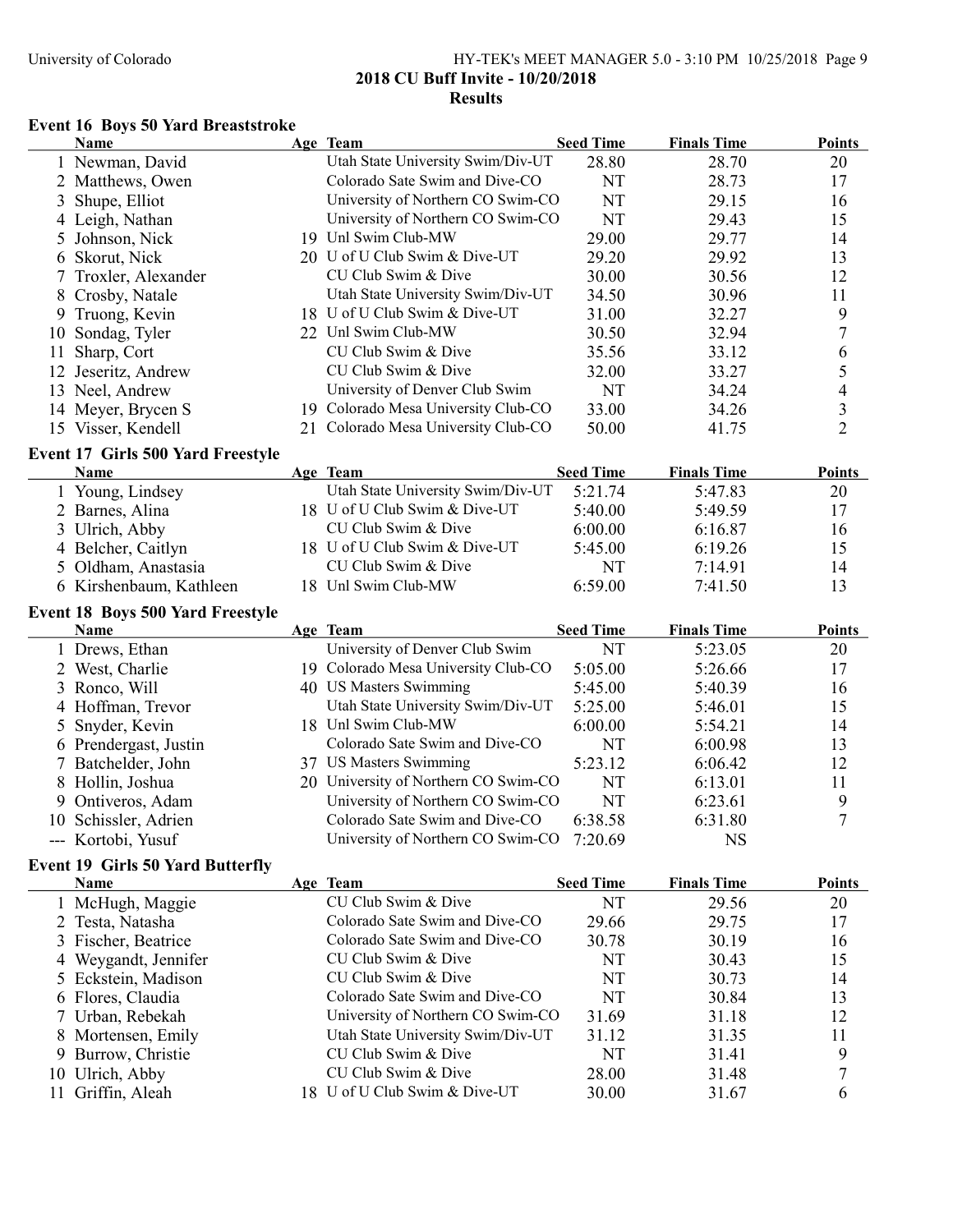## University of Colorado HY-TEK's MEET MANAGER 5.0 - 3:10 PM 10/25/2018 Page 10 2018 CU Buff Invite - 10/20/2018 Results

# (Event 19 Girls 50 Yard Butterfly)

| Name                                                          | Age Team                            | <b>Seed Time</b> | <b>Finals Time</b> | <b>Points</b>  |
|---------------------------------------------------------------|-------------------------------------|------------------|--------------------|----------------|
| 12 Guenther, Camy                                             | Colorado Sate Swim and Dive-CO      | NT               | 31.68              | 5              |
| 13 Steckler, Ella                                             | CU Club Swim & Dive                 | NT               | 31.89              | 4              |
| 14 Insalaco, Chloe                                            | CU Club Swim & Dive                 | 35.00            | 31.97              | $\mathfrak{Z}$ |
| 15 Feliciano, Hope                                            | 20 U of U Club Swim & Dive-UT       | 31.50            | 32.06              | $\overline{2}$ |
| 16 Oaklund, Carrie                                            | 20 Unl Swim Club-MW                 | 32.50            | 32.17              | $\mathbf{1}$   |
| 17 Goh, Bella                                                 | 18 U of U Club Swim & Dive-UT       | 31.00            | 32.23              |                |
| 18 Majeticova, Iva                                            | CU Club Swim & Dive                 | 35.00            | 32.67              |                |
| 19 Greenhut, Izzy                                             | CU Club Swim & Dive                 | NT               | 33.05              |                |
| 20 Guthrie, Alex                                              | CU Club Swim & Dive                 | 33.00            | 33.56              |                |
| 21 Dickson, Claire                                            | University of Denver Club Swim      | NT               | 35.00              |                |
| 22 Roberts, Emily                                             | Colorado Sate Swim and Dive-CO      | <b>NT</b>        | 35.55              |                |
| 23 Barsick, Brianna                                           | University of Northern CO Swim-CO   | <b>NT</b>        | 40.41              |                |
| 24 Woloson, Isabelle                                          | University of Northern CO Swim-CO   | <b>NT</b>        | 1:15.33            |                |
| --- Sappey, Collette                                          | 53 US Masters Swimming              | 28.80            | X30.09             |                |
| --- Wullink, Kate                                             | Colorado Sate Swim and Dive-CO      | NT               | <b>NS</b>          |                |
| --- Line, Jessica                                             | University of Northern CO Swim-CO   | 34.18            | <b>NS</b>          |                |
| --- Cavallaro, Addie                                          | 18 Colorado Mesa University Club-CO | 29.00            | <b>NS</b>          |                |
| <b>Event 20 Boys 50 Yard Butterfly</b>                        |                                     |                  |                    |                |
| Name                                                          | Age Team                            | <b>Seed Time</b> | <b>Finals Time</b> | <b>Points</b>  |
| 1 Raber, Sam S                                                | 20 U of U Club Swim & Dive-UT       | 24.70            | 24.74              | 20             |
| 2 Sweet, Tyler                                                | Colorado Sate Swim and Dive-CO      | 25.24            | 24.91              | 17             |
| 3 Webb, Braden                                                | 18 Unl Swim Club-MW                 | 24.84            | 25.85              | 16             |
| 4 Christianson, Jon                                           | 37 US Masters Swimming              | 24.50            | 25.87              | 15             |
| 5 Morris, Benjamin                                            | CU Club Swim & Dive                 | 26.00            | 25.92              | 14             |
| 6 Daugherty, Eric                                             | CU Club Swim & Dive                 | NT               | 25.95              | 13             |
| 7 Henry, Bryce                                                | Colorado Sate Swim and Dive-CO      | 26.92            | 26.56              | 12             |
| 8 Nguyen, Austin                                              | CU Club Swim & Dive                 | 24.00            | 27.01              | 11             |
| 9 Shobe, Austin                                               | CU Club Swim & Dive                 | 26.00            | 27.11              | 9              |
| 10 Maclean, Scott                                             | Colorado Sate Swim and Dive-CO      | 27.46            | 27.21              | $\overline{7}$ |
| 11 Fleury, Jordan                                             | 18 Colorado Mesa University Club-CO | 26.60            | 27.42              | 6              |
| 12 Eidem, Braden                                              | University of Northern CO Swim-CO   | NT               | 27.54              | 5              |
| 13 Delbrueck, William                                         | Colorado Sate Swim and Dive-CO      | NT               | 27.71              | 4              |
| 14 Foote, Markus                                              | 25 U of U Club Swim & Dive-UT       | 27.80            | 28.14              | $\mathfrak{Z}$ |
| 15 Brown, Zach                                                | CU Club Swim & Dive                 | 27.00            | 28.15              | $\overline{2}$ |
| 16 Tobey, John                                                | 47 US Masters Swimming              | 29.00            | 28.27              | $\mathbf{1}$   |
| 17 Ruesta, Ivan                                               | 27 US Masters Swimming              | 32.00            | 28.73              |                |
| 18 Gerstbrein, Nick                                           | 18 Unl Swim Club-MW                 | 26.50            | 28.87              |                |
| 19 Mcgonigle, Keegan                                          | 18 US Masters Swimming              | 28.56            | 29.05              |                |
| 20 Tang, Sam                                                  | Colorado Sate Swim and Dive-CO      | 30.33            | 30.14              |                |
| 21 Hoffman, Trevor                                            | Utah State University Swim/Div-UT   | 30.00            | 30.39              |                |
| 22 Muniz, Elan                                                | University of Northern CO Swim-CO   | 29.55            | 30.42              |                |
| --- Rowe, Joshua                                              | CU Club Swim & Dive                 | NT               | <b>NS</b>          |                |
|                                                               |                                     |                  |                    |                |
| <b>Event 21 Girls 200 Yard Freestyle Relay</b><br><b>Team</b> | Relay                               | <b>Seed Time</b> | <b>Finals Time</b> | <b>Points</b>  |
| Colorado Sate Swim and Dive                                   | A                                   | 1:53.62          | 1:49.15            | 40             |

| тсаш                           | AWA T                                               | эсси тше     | гицаю типе           | 1 онны |
|--------------------------------|-----------------------------------------------------|--------------|----------------------|--------|
| 1 Colorado Sate Swim and Dive  |                                                     | 1:53.62      | 1:49.15              | 40     |
| 1) Heistand, Erica             | 2) Fischer, Beatrice                                | 3) Dyer, Meg | 4) Pantlin, Lara     |        |
| 2 University of Northern CO Sv |                                                     | NT           | 1:50.30              | 34     |
| 3 CU Club Swim & Dive          |                                                     | NT           | 1:51.17              | 32     |
| 4 U of U Club Swim & Dive-U    |                                                     | 1:54.10      | 1:53.53              | 30     |
| 1) Feliciano, Hope 20          | 2) Smith-Williams, Kendall 18 3) Orlando, Lillie 17 |              | 4) Griffin, Aleah 18 |        |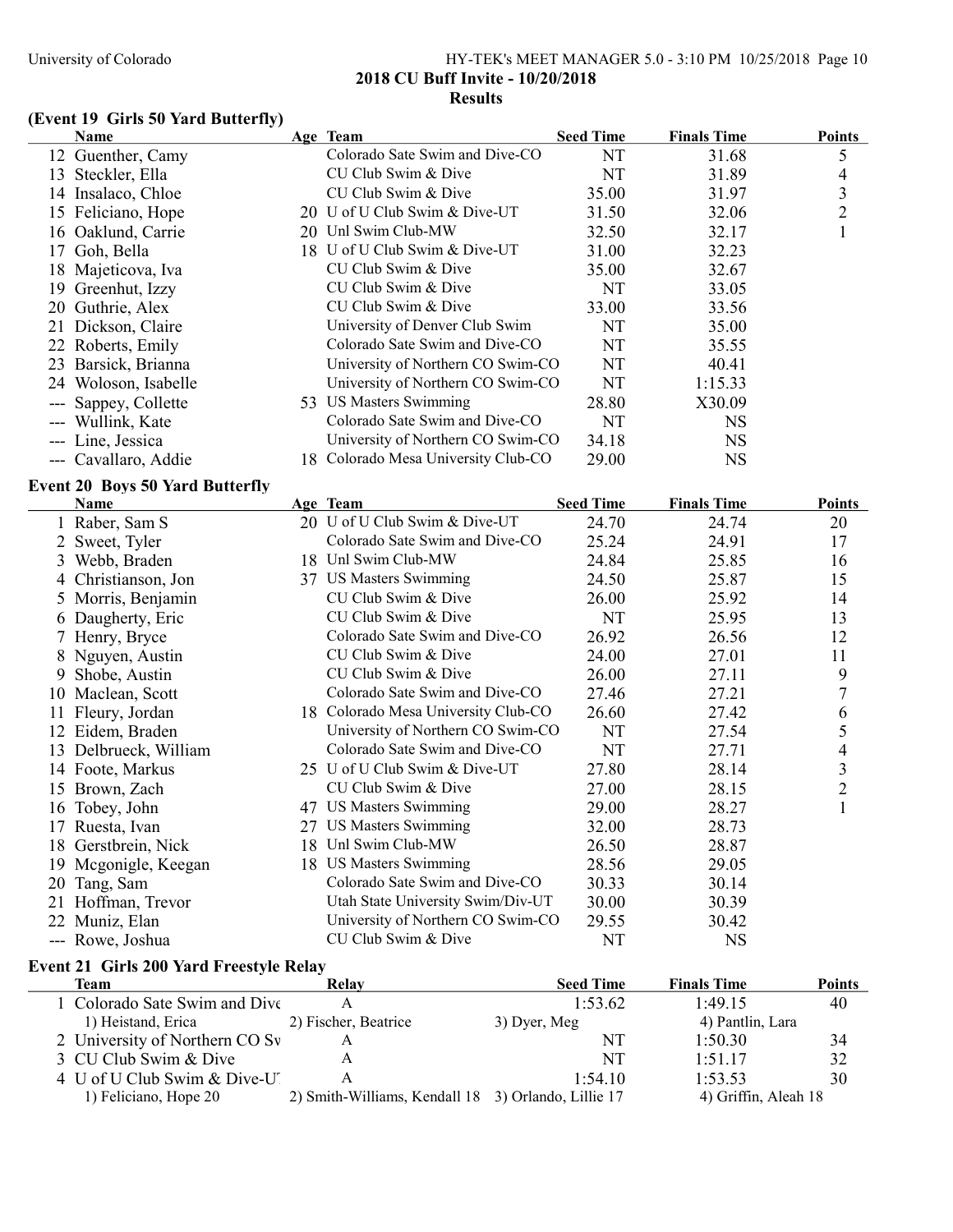#### University of Colorado HY-TEK's MEET MANAGER 5.0 - 3:10 PM 10/25/2018 Page 11 2018 CU Buff Invite - 10/20/2018

## Results

# (Event 21 Girls 200 Yard Freestyle Relay)

| Team                            | Relay                  | <b>Seed Time</b>            | <b>Finals Time</b>    | <b>Points</b>          |
|---------------------------------|------------------------|-----------------------------|-----------------------|------------------------|
| 5 Colorado Mesa University Clu  | $\mathsf{A}$           | NT                          | 1:54.00               | 28                     |
| 1) Barjenbruch, Anna 18         | 2) Cavallaro, Addie 18 | 3) Shudinis, Lindsay 18     |                       | 4) Townsley, Sydney 18 |
| 6 Utah State University Swim/L  | A                      | NT                          | 1:55.91               | 26                     |
| 1) Mortensen, Emily             | 2) Buckley, Kate       | 3) Astle, Kelsey            | 4) Rapier, Tara       |                        |
| 7 U of U Club Swim & Dive-U     | B                      | 1:55.30                     | 1:56.94               | 24                     |
| 1) Morgan, Erin 19              | 2) Belcher, Caitlyn 18 | 3) Foulks, Anna 18          | 4) Goh, Bella 18      |                        |
| 8 CU Club Swim & Dive           | B                      | NT                          | 1:57.73               | 22                     |
| 9 U of U Club Swim & Dive-U.    |                        | 1:58.40                     | 2:00.35               | 18                     |
| 1) Hensley, Taryn 18            | 2) Hill, Erica 19      | 3) Heinig, Julie 19         | 4) Polansky, Cam 18   |                        |
| 10 U of U Club Swim & Dive-U.   | C                      | 1:56.80                     | 2:02.37               | 14                     |
| 1) Hannah, Sophie 18            | 2) Park, Bryanna 18    | 3) Stallings, Alex 18       | 4) Miller, Sara 20    |                        |
| 11 CU Club Swim & Dive          |                        | NT                          | 2:03.91               | 12                     |
| 12 Colorado Sate Swim and Dive  | B                      | NT                          | 2:05.00               | 10                     |
| 1) Roberts, Emily               | 2) Hattendorf, Jenna   | 3) Kemp, Kristin            | 4) Testa, Natasha     |                        |
| 13 Unl Swim Club-MW             | A                      | 1:57.00                     | 2:08.54               | 8                      |
| 1) Pomeroy, Emma 19             | 2) Lonergan, Grace 19  | 3) Kirshenbaum, Kathleen 18 | 4) Oaklund, Carrie 20 |                        |
| 14 University of Northern CO Sv | В                      | NΤ                          | 2:12.78               | h                      |

# Event 22 Boys 200 Yard Freestyle Relay

 $\equiv$ 

| Team                                  | Relay                  | <b>Seed Time</b>      | <b>Finals Time</b>      | <b>Points</b> |
|---------------------------------------|------------------------|-----------------------|-------------------------|---------------|
| 1 CU Club Swim & Dive                 | A                      | NT                    | 1:33.47                 | 40            |
| 2 University of Northern CO Sv        | A                      | NT                    | 1:33.93                 | 34            |
| 3 Unl Swim Club-MW                    | A                      | 1:35.00               | 1:36.88                 | 32            |
| 1) Givens, Jared 21                   | 2) Snyder, Kevin 18    | 3) Webb, Braden 18    | 4) Johnson, Nick 19     |               |
| 4 Colorado Mesa University Ch         | A                      | NT                    | 1:37.29                 | 30            |
| 1) West, Charlie 19                   | 2) Creglow, Jacob A 19 | 3) Garbiso, Jeramy 18 | 4) Milton, Thorsen T 21 |               |
| 5 U of U Club Swim & Dive-U.          | A                      | 1:33.20               | 1:37.68                 | 28            |
| 1) Kang, Eliot 19                     | 2) Truong, Kevin 18    | 3) Foote, Markus 25   | 4) Raber, Sam S 20      |               |
| 6 CU Club Swim & Dive                 | B                      | NT                    | 1:37.71                 | 26            |
| 7 Colorado Sate Swim and Dive         | A                      | 1:36.59               | 1:39.21                 | 24            |
| 1) Delbrueck, William 2) Henry, Bryce |                        | 3) Kirby, Colton      | 4) Prendergast, Justin  |               |
| 8 University of Denver Club Sw        | A                      | NT                    | 1:44.88                 | 22            |
| 1) Korman, Jules                      | 2) Kelsey, Braden      | 3) Ryan, Stuart       | 4) Neel, Andrew         |               |
| 9 University of Northern CO Sv        | -B                     | NT                    | 1:45.51                 | 18            |
| 10 Colorado Mesa University Clu       | B                      | NT                    | 1:46.08                 | 14            |
| 1) Dalton, Tanner 18                  | 2) Fleury, Jordan 18   | 3) Glance, Chris 18   | 4) Visser, Kendell 21   |               |
| --- Utah State University Swim/L      | A                      | NT                    | <b>NS</b>               |               |
| 1) Huff, Alec                         | 2) Crosby, Natale      | 3) Ivers, Miles       | 4) Newman, David        |               |

## Event 23 Girls 100 Yard Backstroke

| <b>Name</b>               | Age Team                            | <b>Seed Time</b> | <b>Finals Time</b> | <b>Points</b> |
|---------------------------|-------------------------------------|------------------|--------------------|---------------|
| 1 McDougall, Andra        | 18 Colorado Mesa University Club-CO | 1:01.00          | 1:05.61            | 20            |
| 2 Lewis, Alex             | CU Club Swim & Dive                 | 1:06.00          | 1:05.66            | 17            |
| 3 Luthens, Amalia         | CU Club Swim & Dive                 | NT               | 1:07.15            | 16            |
| 4 Smith-Williams, Kendall | 18 U of U Club Swim & Dive-UT       | 1:08.00          | 1:09.00            | 15            |
| *5 Rapier, Tara           | Utah State University Swim/Div-UT   | 1:12.34          | 1:11.28            | 13.50         |
| *5 Ballard, Amanda        | University of Denver Club Swim      | NT               | 1:11.28            | 13.50         |
| 7 Astle, Kelsey           | Utah State University Swim/Div-UT   | 1:07.83          | 1:12.00            | 12            |
| 8 Belcher, Caitlyn        | 18 U of U Club Swim & Dive-UT       | 1:12.00          | 1:12.37            | 11            |
| 9 Taylor, Alex            | Colorado Sate Swim and Dive-CO      | NT               | 1:13.75            | 9             |
| 10 Krouse, Katie          | University of Denver Club Swim      | NT               | 1:14.82            |               |
| 11 Pomeroy, Emma          | 19 Unl Swim Club-MW                 | 1:10.00          | 1:14.91            | h             |
| 12 McCrackin, Olivia      | University of Denver Club Swim      | NT               | 1:14.92            |               |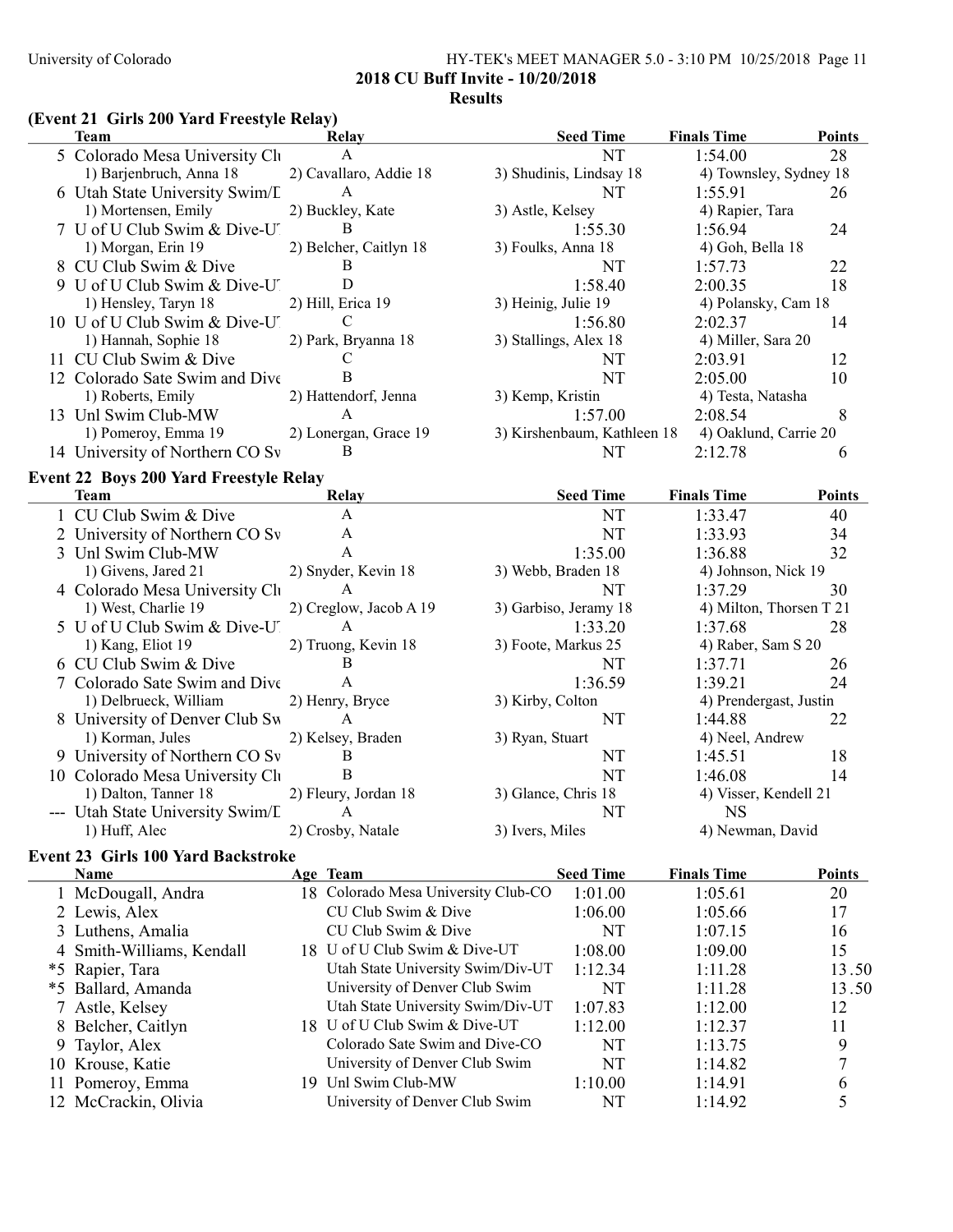## University of Colorado HY-TEK's MEET MANAGER 5.0 - 3:10 PM 10/25/2018 Page 12 2018 CU Buff Invite - 10/20/2018 Results

## (Event 23 Girls 100 Yard Backstroke)

|               | <b>Name</b>                              |    | Age Team                            | <b>Seed Time</b> | <b>Finals Time</b> | <b>Points</b>  |
|---------------|------------------------------------------|----|-------------------------------------|------------------|--------------------|----------------|
|               | 13 Grout, Sarah                          |    | CU Club Swim & Dive                 | NT               | 1:15.23            | 4              |
|               | 14 Stark, Makayla                        |    | University of Northern CO Swim-CO   | 1:16.23          | 1:16.26            | 3              |
|               | 15 Goh, Bella                            |    | 18 U of U Club Swim & Dive-UT       | 1:10.00          | 1:16.36            | $\overline{c}$ |
|               | 16 Miller, Sara                          |    | 20 U of U Club Swim & Dive-UT       | 1:14.00          | 1:16.72            | 1              |
| 17            | Stallings, Alex                          |    | 18 U of U Club Swim & Dive-UT       | 1:10.00          | 1:17.34            |                |
|               | 18 Park, Bryanna                         |    | 18 U of U Club Swim & Dive-UT       | 1:17.00          | 1:17.77            |                |
|               | 19 Foust, Lindsey                        |    | CU Club Swim & Dive                 | NT               | 1:19.20            |                |
|               | 20 Townsley, Sydney                      |    | 18 Colorado Mesa University Club-CO | 1:09.00          | 1:20.19            |                |
|               | 21 Boland, Katie                         |    | Colorado Sate Swim and Dive-CO      | NT               | 1:32.42            |                |
|               | --- Toscano, Chloe                       |    | 23 US Masters Swimming              | 1:19.00          | <b>NS</b>          |                |
|               | --- Kiefer, Marissa                      |    | Colorado Sate Swim and Dive-CO      | NT               | <b>NS</b>          |                |
|               | --- Mariucci, Taylor                     |    | University of Northern CO Swim-CO   | NT               | <b>NS</b>          |                |
|               | --- Shudinis, Lindsay                    |    | 18 Colorado Mesa University Club-CO | 1:12.00          | <b>NS</b>          |                |
|               | <b>Event 24 Boys 100 Yard Backstroke</b> |    |                                     |                  |                    |                |
|               | Name                                     |    | Age Team                            | <b>Seed Time</b> | <b>Finals Time</b> | <b>Points</b>  |
|               | 1 Morgan, Connor                         |    | 21 U of U Club Swim & Dive-UT       | 54.00            | 56.78              | 20             |
|               | 2 Kondratenko, Maxim                     |    | CU Club Swim & Dive                 | 58.00            | 58.27              | 17             |
|               | 3 Johnson, Connor                        |    | University of Northern CO Swim-CO   | 1:00.10          | 59.51              | 16             |
|               | 4 Addadi, Mehdi                          |    | 40 US Masters Swimming              | 55.10            | 1:00.06            | 15             |
|               | 5 Butters, Sean                          |    | CU Club Swim & Dive                 | 59.00            | 1:01.48            | 14             |
|               | 6 Sabel, Colton                          |    | Colorado Sate Swim and Dive-CO      | 1:03.16          | 1:01.69            | 13             |
|               | 7 Huff, Alec                             |    | Utah State University Swim/Div-UT   | 56.70            | 1:02.13            | 12             |
|               | 8 Garbiso, Jeramy                        |    | 18 Colorado Mesa University Club-CO | 1:05.00          | 1:03.80            | 11             |
|               | 9 Miall, Merlin                          |    | 40 US Masters Swimming              | 1:06.50          | 1:05.20            | 9              |
|               | 10 Carpenter, Gray                       |    | University of Denver Club Swim      | NT               | 1:05.46            | 7              |
| 11            | Tobey, John                              |    | 47 US Masters Swimming              | 1:06.00          | 1:05.62            | 6              |
|               | 12 Dalton, Tanner                        |    | 18 Colorado Mesa University Club-CO | 1:02.00          | 1:07.36            | 5              |
|               | 13 Milton, Thorsen T                     | 21 | Colorado Mesa University Club-CO    | 1:05.00          | 1:09.87            | 4              |
|               | 14 Miskie, Zack                          |    | 19 Colorado Mesa University Club-CO | 1:09.00          | 1:12.40            | $\mathfrak{Z}$ |
|               | 15 Visser, Kendell                       | 21 | Colorado Mesa University Club-CO    | 1:12.00          | 1:14.46            | $\overline{2}$ |
|               | --- Lewandowski, Eric                    |    | 21 Unl Swim Club-MW                 | 58.00            | <b>NS</b>          |                |
|               | Event 25 Girls 100 Yard Breaststroke     |    |                                     |                  |                    |                |
|               | <b>Name</b>                              |    | Age Team                            | <b>Seed Time</b> | <b>Finals Time</b> | <b>Points</b>  |
|               | 1 Orlando, Lillie                        |    | 17 U of U Club Swim & Dive-UT       | 1:15.00          | 1:14.09            | 20             |
|               | 2 Wullink, Kate                          |    | Colorado Sate Swim and Dive-CO      | NT               | 1:15.07            | 17             |
|               | 3 Majeticova, Lucie                      |    | CU Club Swim & Dive                 | 1:18.00          | 1:16.11            | 16             |
|               | 4 Majeticova, Iva                        |    | CU Club Swim & Dive                 | 1:18.00          | 1:19.19            | 15             |
| $\mathcal{L}$ | Shudinis, Lindsay                        |    | 18 Colorado Mesa University Club-CO | 1:19.50          | 1:19.59            | 14             |
| 6             | Jensen, Danielle                         |    | Utah State University Swim/Div-UT   | 1:21.74          | 1:21.13            | 13             |
| 7             | Taylor, Alex                             |    | Colorado Sate Swim and Dive-CO      | NT               | 1:22.16            | 12             |
| 8             | Grout, Sarah                             |    | CU Club Swim & Dive                 | NT               | 1:22.64            | 11             |
| 9             | Lonergan, Grace                          |    | 19 Unl Swim Club-MW                 | 1:36.72          | 1:36.86            | 9              |
|               | --- Dillingham, Allie                    |    | 18 Unl Swim Club-MW                 | 1:15.00          | <b>NS</b>          |                |
|               | Event 26 Boys 100 Yard Breaststroke      |    |                                     |                  |                    |                |
|               | <b>Name</b>                              |    | Age Team                            | <b>Seed Time</b> | <b>Finals Time</b> | <b>Points</b>  |
|               | 1 Matthews, Owen                         |    | Colorado Sate Swim and Dive-CO      | NT               | 1:03.38            | 20             |
|               | 2 Shupe, Elliot                          |    | University of Northern CO Swim-CO   | 1:04.29          | 1:04.42            | 17             |
|               | 3 Creglow, Jacob A                       |    | 19 Colorado Mesa University Club-CO | 1:00.20          | 1:06.29            | 16             |
|               | 4 Morris, Benjamin                       |    | CU Club Swim & Dive                 | 1:08.00          | 1:06.86            | 15             |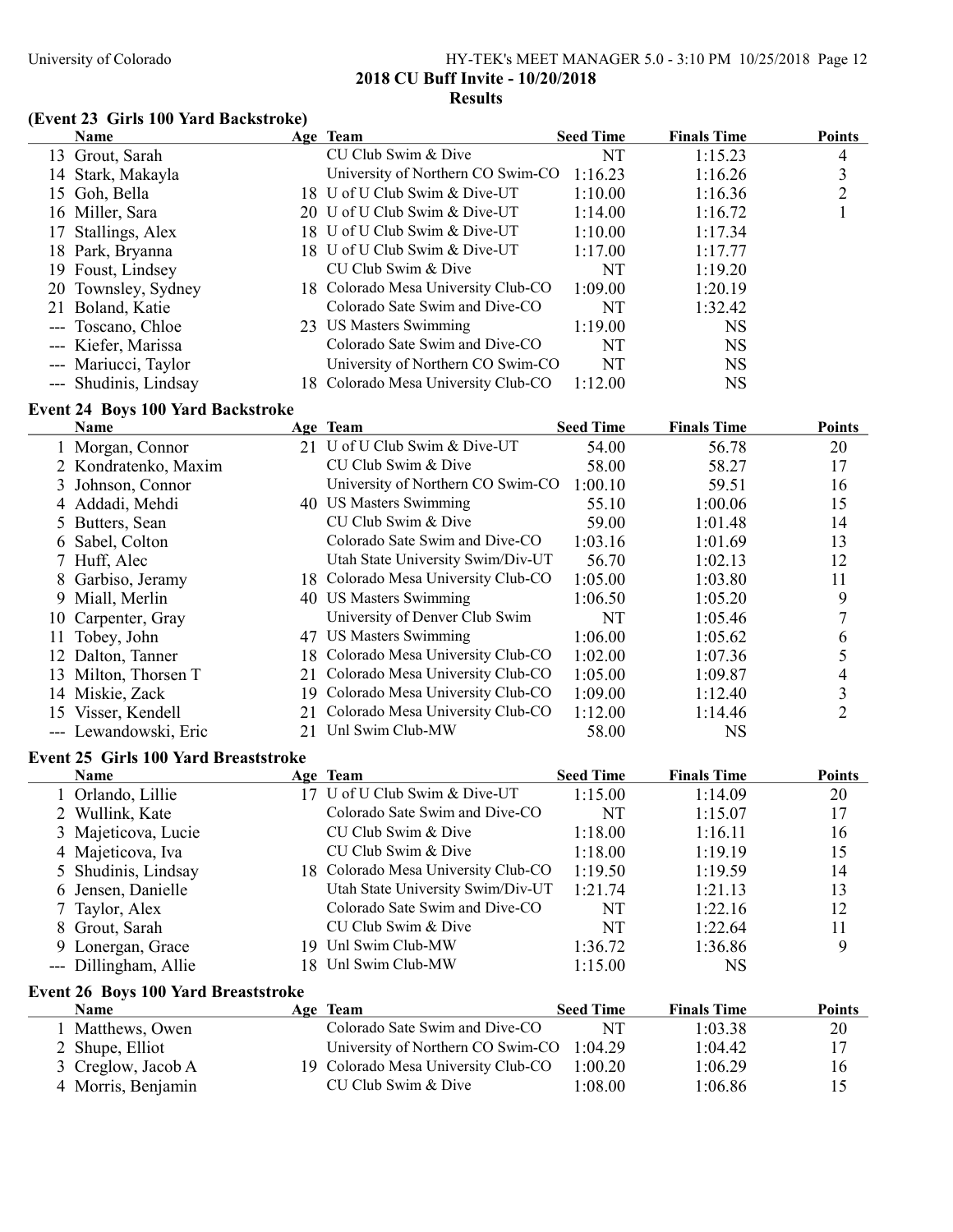5 Wilson, Kieran

#### University of Colorado HY-TEK's MEET MANAGER 5.0 - 3:10 PM 10/25/2018 Page 13 2018 CU Buff Invite - 10/20/2018 Results

1:01.16<br>
15 CU Club Swim & Dive 1:03.36 1:01.16 15<br>
14 14 15

#### (Event 26 Boys 100 Yard Breaststroke)

|     | Name                                            | Age Team                            | <b>Seed Time</b> | <b>Finals Time</b> | <b>Points</b>  |
|-----|-------------------------------------------------|-------------------------------------|------------------|--------------------|----------------|
|     | 5 Kang, Eliot                                   | 19 U of U Club Swim & Dive-UT       | 1:10.00          | 1:07.33            | 14             |
|     | 6 Lenneman, Matt                                | CU Club Swim & Dive                 | 1:01.90          | 1:07.54            | 13             |
|     | 7 Crosby, Natale                                | Utah State University Swim/Div-UT   | 1:16.50          | 1:08.30            | 12             |
|     | 8 Troxler, Alexander                            | CU Club Swim & Dive                 | 1:09.00          | 1:09.58            | 11             |
| 9   | Sweet, Tyler                                    | Colorado Sate Swim and Dive-CO      | NT               | 1:10.11            | 9              |
| 10  | Stolz, Erik                                     | CU Club Swim & Dive                 | 1:10.00          | 1:11.42            | 7              |
| 11  | Sondag, Tyler                                   | 22 Unl Swim Club-MW                 | 1:10.00          | 1:12.14            | 6              |
|     | 12 Prendergast, Justin                          | Colorado Sate Swim and Dive-CO      | 1:11.01          | 1:12.21            | 5              |
|     | 13 Glance, Chris                                | 18 Colorado Mesa University Club-CO | 1:12.50          | 1:12.23            | 4              |
|     | 14 Truong, Kevin                                | 18 U of U Club Swim & Dive-UT       | 1:11.00          | 1:12.37            | $\mathfrak{Z}$ |
|     | 15 Jeseritz, Andrew                             | CU Club Swim & Dive                 | 1:11.00          | 1:14.00            | $\overline{2}$ |
|     | 16 Meyer, Brycen S                              | 19 Colorado Mesa University Club-CO | 1:12.00          | 1:15.59            | 1              |
|     | --- Ontiveros, Adam                             | University of Northern CO Swim-CO   | NT               | <b>NS</b>          |                |
|     | Event 27 Girls 100 Yard IM                      |                                     |                  |                    |                |
|     | Name                                            | Age Team                            | <b>Seed Time</b> | <b>Finals Time</b> | <b>Points</b>  |
|     | 1 Barjenbruch, Anna                             | 18 Colorado Mesa University Club-CO | 1:10.00          | 1:06.29            | 20             |
|     | 2 Waterman, Hunter                              | CU Club Swim & Dive                 | NT               | 1:08.02            | 17             |
| 3   | Schultze, Izzy                                  | CU Club Swim & Dive                 | NT               | 1:08.76            | 16             |
|     | 4 Itow, Mika                                    | University of Northern CO Swim-CO   | NT               | 1:08.81            | 15             |
| 5   | Weygandt, Jennifer                              | CU Club Swim & Dive                 | <b>NT</b>        | 1:11.00            | 14             |
|     | 6 Tobey, Stacey                                 | 49 US Masters Swimming              | 1:14.00          | 1:11.60            | 13             |
| 7   | Burrow, Christie                                | CU Club Swim & Dive                 | NT               | 1:11.67            | 12             |
| 8   | Morgan, Erin                                    | 19 U of U Club Swim & Dive-UT       | 1:09.00          | 1:11.70            | 11             |
|     | 9 Wullink, Kate                                 | Colorado Sate Swim and Dive-CO      | NT               | 1:12.23            | 9              |
|     | 10 Dyer, Meg                                    | Colorado Sate Swim and Dive-CO      | 1:14.46          | 1:12.40            | 7              |
|     | 11 Urban, Rebekah                               | University of Northern CO Swim-CO   | 1:14.05          | 1:12.58            | 6              |
|     | 12 Multer, Alexandra                            | CU Club Swim & Dive                 | 1:15.00          | 1:12.78            | 5              |
|     | 13 Cavallaro, Addie                             | 18 Colorado Mesa University Club-CO | 1:11.00          | 1:14.06            | 4              |
|     | 14 Majeticova, Lucie                            | CU Club Swim & Dive                 | 1:15.00          | 1:14.69            | 3              |
|     | 15 Guenther, Camy                               | Colorado Sate Swim and Dive-CO      | NT               | 1:14.90            | $\overline{2}$ |
|     | 16 Hattendorf, Jenna                            | Colorado Sate Swim and Dive-CO      | 1:17.41          | 1:15.05            | $\mathbf{1}$   |
|     | 17 Polansky, Cam                                | 18 U of U Club Swim & Dive-UT       | 1:15.00          | 1:15.58            |                |
|     | 18 Guthrie, Alex                                | CU Club Swim & Dive                 | 1:17.00          | 1:16.48            |                |
|     | 19 Kemp, Kristin                                | Colorado Sate Swim and Dive-CO      | 1:19.78          | 1:17.48            |                |
|     | 20 Heinig, Julie                                | 19 U of U Club Swim & Dive-UT       | <b>NT</b>        | 1:22.41            |                |
|     | 21 Shaffer, Cynthia                             | 67 US Masters Swimming              | 1:22.50          | 1:24.78            |                |
|     | 22 Lonergan, Grace                              | 19 Unl Swim Club-MW                 | 1:28.63          | 1:33.51            |                |
|     | --- Romano, Francesca                           | 21 Unl Swim Club-MW                 | 1:25.00          | <b>NS</b>          |                |
|     | Main, Ayla                                      | CU Club Swim & Dive                 | NT               | <b>NS</b>          |                |
|     | Ivers, Katherine J                              | 21 Colorado Mesa University Club-CO | 1:12.00          | <b>NS</b>          |                |
|     | Shudinis, Lindsay                               | 18 Colorado Mesa University Club-CO | 1:10.50          | <b>NS</b>          |                |
| --- | Line, Jessica                                   | University of Northern CO Swim-CO   | 1:24.11          | <b>NS</b>          |                |
|     | --- Kolodziej, Saffron                          | Colorado Sate Swim and Dive-CO      | NT               | <b>NS</b>          |                |
|     |                                                 |                                     |                  |                    |                |
|     | <b>Event 28 Boys 100 Yard IM</b><br><b>Name</b> | Age Team                            | <b>Seed Time</b> | <b>Finals Time</b> | <b>Points</b>  |
|     | 1 Newman, David                                 | Utah State University Swim/Div-UT   | 55.80            | 56.82              | 20             |
|     | 2 Raber, Sam S                                  | 20 U of U Club Swim & Dive-UT       | 58.34            | 56.94              | 17             |
|     | 3 Morgan, Connor                                | 21 U of U Club Swim & Dive-UT       | 58.00            | 58.77              | 16             |
|     | 4 Maclean, Scott                                | Colorado Sate Swim and Dive-CO      | 1:03.36          | 1:01.16            | 15             |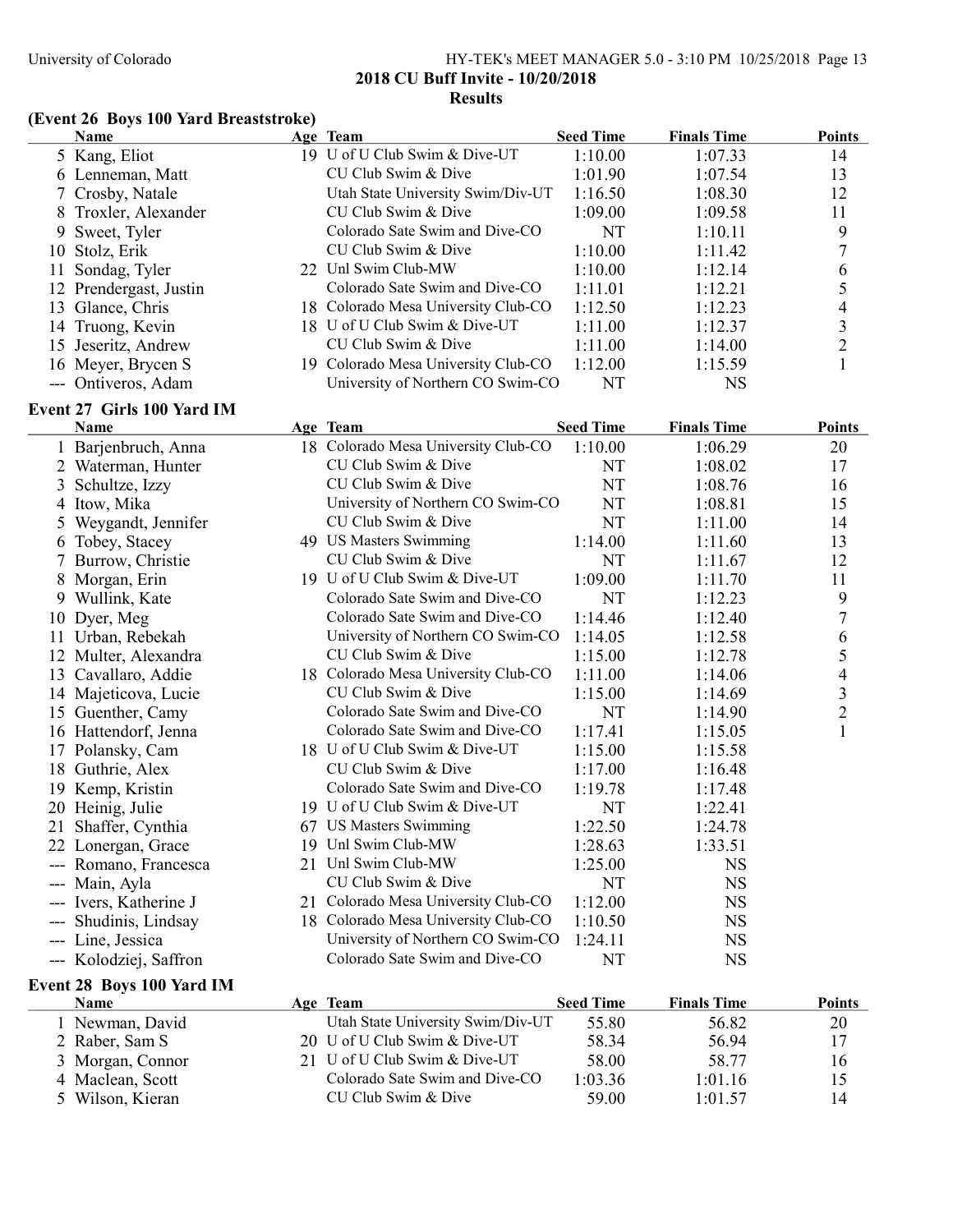## University of Colorado HY-TEK's MEET MANAGER 5.0 - 3:10 PM 10/25/2018 Page 14 2018 CU Buff Invite - 10/20/2018 Results

# (Event 28 Boys 100 Yard IM)

|    | Name                                           | Age Team                             |                    | <b>Seed Time</b>            | <b>Finals Time</b>            | <b>Points</b>            |
|----|------------------------------------------------|--------------------------------------|--------------------|-----------------------------|-------------------------------|--------------------------|
|    | 6 Johnson, Nick                                | 19 Unl Swim Club-MW                  |                    | 59.00                       | 1:01.79                       | 13                       |
|    | 7 Brown, Zach                                  | CU Club Swim & Dive                  |                    | 1:05.00                     | 1:04.49                       | 12                       |
|    | 8 Foote, Markus                                | 25 U of U Club Swim & Dive-UT        |                    | 1:07.00                     | 1:05.00                       | 11                       |
|    | 9 Delbrueck, William                           | Colorado Sate Swim and Dive-CO       |                    | 1:05.48                     | 1:05.50                       | 9                        |
|    | 10 Bradshaw, Noah                              | 20 Colorado Mesa University Club-CO  |                    | 1:06.00                     | 1:06.04                       | 7                        |
| 11 | Batchelder, John                               | 37 US Masters Swimming               |                    | 1:02.52                     | 1:06.34                       | 6                        |
|    | 12 Hollin, Joshua                              | 20 University of Northern CO Swim-CO |                    | 1:07.09                     | 1:07.47                       | 5                        |
|    | 13 Carpenter, Gray                             | University of Denver Club Swim       |                    | NT                          | 1:07.66                       | $\overline{\mathcal{L}}$ |
|    | 14 Neel, Andrew                                | University of Denver Club Swim       |                    | NT                          | 1:08.77                       | 3                        |
|    | 15 Ivers, Miles                                | Utah State University Swim/Div-UT    |                    | 1:15.00                     | 1:09.36                       | $\overline{c}$           |
|    | 16 Gomez, Isaac                                | 22 U of U Club Swim & Dive-UT        |                    | 1:08.00                     | 1:09.88                       | $\mathbf{1}$             |
|    | 17 Milton, Thorsen T                           | 21 Colorado Mesa University Club-CO  |                    | 1:05.00                     | 1:10.53                       |                          |
|    | 18 Korman, Jules                               | University of Denver Club Swim       |                    | NT                          | 1:10.86                       |                          |
|    | 19 Schissler, Adrien                           | Colorado Sate Swim and Dive-CO       |                    | 1:15.39                     | 1:13.55                       |                          |
|    | --- Christianson, Jon                          | 37 US Masters Swimming               |                    | 1:01.18                     | <b>NS</b>                     |                          |
|    |                                                |                                      |                    |                             |                               |                          |
|    | <b>Event 29 Girls 400 Yard Freestyle Relay</b> |                                      |                    |                             |                               |                          |
|    | <b>Team</b><br>1 Colorado Sate Swim and Dive   | <b>Relay</b><br>A                    |                    | <b>Seed Time</b><br>4:14.27 | <b>Finals Time</b><br>4:02.46 | <b>Points</b><br>40      |
|    | 1) Taylor, Alex                                | 2) Heistand, Erica                   | 3) Flores, Claudia |                             | 4) Pantlin, Lara              |                          |
|    | 2 U of U Club Swim & Dive-U                    | A                                    |                    | 4:04.50                     | 4:02.83                       | 34                       |
|    | 1) Barnes, Alina 18                            | 2) Feliciano, Hope 20                |                    | 3) Griffin, Aleah 18        | 4) Goh, Bella 18              |                          |
|    | 3 CU Club Swim & Dive                          | A                                    |                    | NT                          | 4:26.72                       | 32                       |
|    |                                                |                                      |                    |                             |                               |                          |
|    | Event 30 Boys 400 Yard Freestyle Relay         |                                      |                    |                             |                               |                          |
|    | Team                                           | <b>Relay</b>                         |                    | <b>Seed Time</b>            | <b>Finals Time</b>            | <b>Points</b>            |
|    | 1 CU Club Swim & Dive                          | A                                    |                    | NT                          | 3:25.15                       | 40                       |
|    | 2 U of U Club Swim & Dive-U'                   | $\mathbf{A}$                         |                    | 3:24.50                     | 3:25.86                       | 34                       |
|    | 1) Trent, Harrison 18                          | 2) Kang, Eliot 19                    | 3) Skorut, Nick 20 |                             | 4) Morgan, Connor 21          |                          |
|    | 3 CU Club Swim & Dive                          | B                                    |                    | NT                          | 3:37.19                       | 32                       |
|    | 4 Unl Swim Club-MW                             | A                                    |                    | 3:32.00                     | 3:41.96                       | 30                       |
|    | 1) Sondag, Tyler 22                            | 2) Gerstbrein, Nick 18               |                    | 3) Webb, Braden 18          | 4) Lewandowski, Eric 21       |                          |
|    | 5 Colorado Sate Swim and Dive                  | A                                    |                    | 3:41.14                     | 3:44.15                       | 28                       |
|    | 1) Matthews, Owen                              | 2) Sabel, Colton                     | 3) Abbas, Ali      |                             | 4) Sweet, Tyler               |                          |
|    | 6 University of Denver Club Sw                 | $\mathbf{A}$                         |                    | <b>NT</b>                   | 3:51.53                       | 26                       |
|    | 1) Drews, Ethan                                | 2) Korman, Jules                     | 3) Neel, Andrew    |                             | 4) Carpenter, Gray            |                          |
|    | <b>Event 31 Girls 1 mtr Diving</b>             |                                      |                    |                             |                               |                          |
|    | <b>Name</b>                                    | Age Team                             |                    |                             | <b>Finals Score</b>           | <b>Points</b>            |
|    | 1 Oscar, Meagan                                | CU Club Swim & Dive                  |                    | NP                          | 218.47                        | 20                       |
|    | 2 Jacobs, Rebecca                              | CU Club Swim & Dive                  |                    | <b>NP</b>                   | 213.67                        | 17                       |
|    | 3 Langello, Celia                              | 19 Colorado Mesa University Club-CO  |                    | <b>NP</b>                   | 176.70                        | 16                       |
|    | 4 Trethaway, Dana                              | CU Club Swim & Dive                  |                    | NP                          | 172.65                        | 15                       |
|    | 5 Whelan, Madeleine                            | CU Club Swim & Dive                  |                    | NP                          | 152.77                        | 14                       |
|    | 6 Brummet, Natalie                             | CU Club Swim & Dive                  |                    | NP                          | 150.60                        | 13                       |
|    | McReynolds, Brianna                            | CU Club Swim & Dive                  |                    | <b>NP</b>                   | 132.37                        | 12                       |
| 8  | Smith, Geneva                                  | 25 Colorado Mesa University Club-CO  |                    | <b>NP</b>                   | 117.82                        | 11                       |
|    | --- Little, Molly                              | CU Club Swim & Dive                  |                    | <b>NP</b>                   | <b>NS</b>                     |                          |
|    | Event 32 Boys 1 mtr Diving                     |                                      |                    |                             |                               |                          |
|    | Name                                           | Age Team                             |                    |                             | <b>Finals Score</b>           | <b>Points</b>            |
|    | 1 Hubert, Ashton                               | 18 Colorado Mesa University Club-CO  |                    | <b>NP</b>                   | 244.20                        | 20                       |
|    | 2 Tran, John                                   | KU Swim & Dive Club-MW               |                    | 188.40                      | 229.20                        | 17                       |
|    |                                                |                                      |                    |                             |                               |                          |